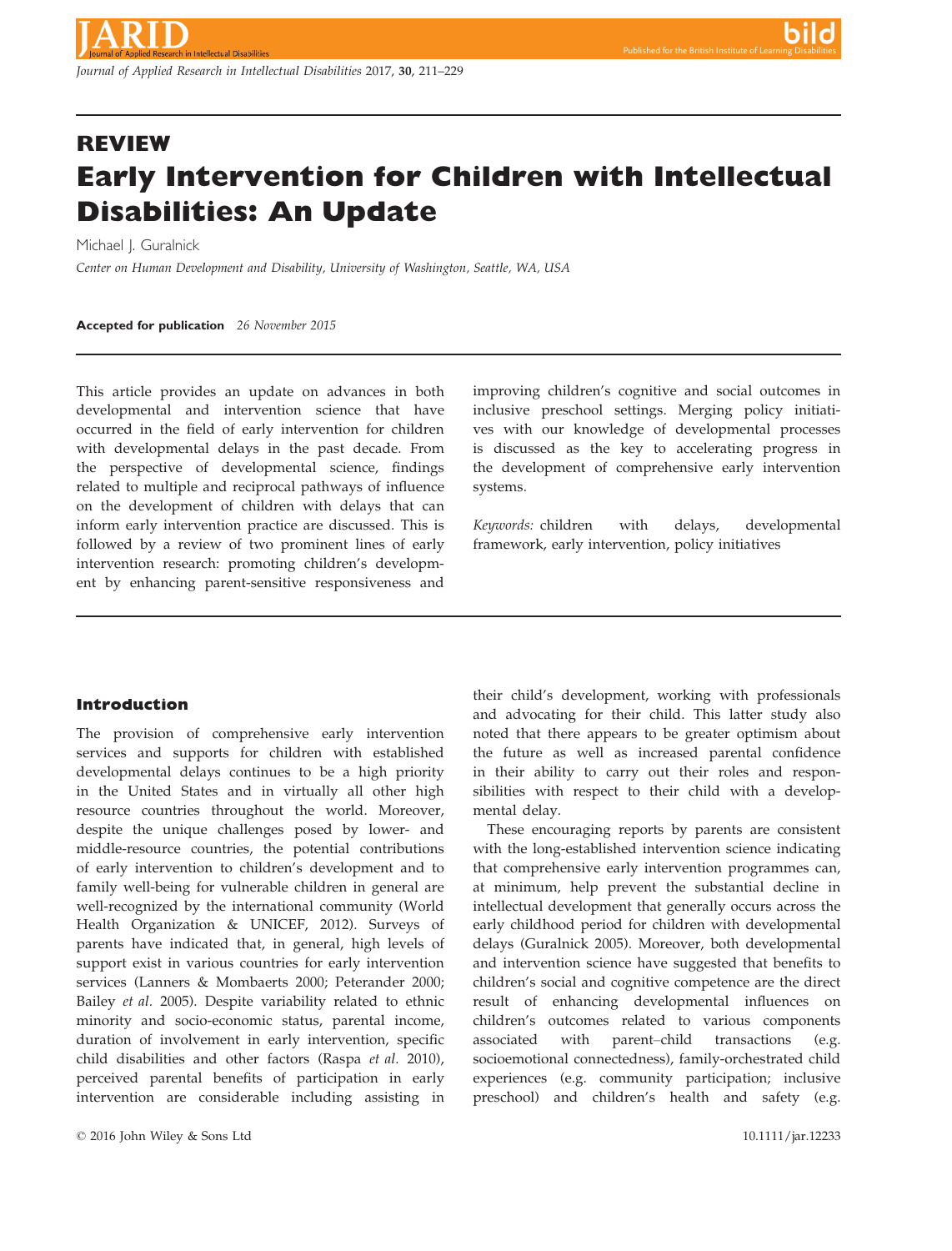preventive health) (Guralnick 2011). Collectively referred to as family patterns of interaction, these three major areas of influence on child competencies are also influenced by a family's resources including the personal characteristics of the parents (e.g. coping style, mental and physical health) and material resources (e.g. financial resources, social support). Consequently within this framework, comprehensive early intervention requires attention to all components at the level of family patterns of interaction as well as influences on these family patterns from the level of family resources. These components at both levels constitute wellestablished developmental pathways directly and indirectly affecting children's development. As will be described, the developmental science of normative development, our knowledge of the developmental patterns and processes associated with children with established delays, intervention science and early intervention practice continues to converge with the potential to ultimately coalesce into a system capable of maximizing children's development.

The purpose of this article is to update my prior review in this journal (Guralnick 2005) and discuss advances and future directions in the field of early intervention for children with developmental delays. More specifically, this article focuses on young children with identified delays in the cognitive domain, the vast majority of whom, including children with mild delays, will receive a classification of intellectual disability by school age (Vig et al. 1987; Bernheimer & Keogh 1988; Keogh et al. 1997). Not considered in this review are preventive interventions for children at environmental or biological risk or children with a primary autism diagnosis.

Emphasized in this update are conceptual and empirical efforts conducted within a developmental framework to refine and enhance our existing knowledge base for children with identified delays. An examination of children's behaviour problems is beyond the scope of this review although recent research in this area is consistent with the developmental framework presented here (Ciciolla et al. 2014; Pedersen et al. 2015). Discussion of the major themes that have emerged in the past decade is divided into three major sections. In the first section, advances in developmental science related to children with delays are discussed, including aetiology-specific information and research addressing developmental pathways that influence family patterns of interaction. In the second section, recent intervention approaches, mainly superimposed on existing early intervention services, and their conceptual underpinnings are considered in a developmental context. Emphasis will be given to work promoting relationships, generally indexed by sensitive–responsive interactions between parents and children with delays. Additional research on inclusion will also be considered addressing both children's social and pre-academic skill development. In the final section, challenges facing the field of early intervention from a practice/systems perspective for children with delays will be discussed along with suggestions to address these challenges and move the field forward. In particular, it will be suggested that by merging policy initiatives with developmental and intervention science, including our knowledge of disability characteristics and patterns, it is possible to establish a framework for optimizing early intervention practices for children with delays and incorporate emerging findings.

## Developmental Science

Understanding the patterns of cognitive abilities and adaptive skills of children with delays and influences on those skills and abilities has continued to be pursued within a developmental framework in numerous investigations. Broader assessments of children's problem-solving abilities including social components provide important perspectives with respect to children's goals and their involvement in daily activities. Information about the components that are the underpinnings of more general cognitive and social competencies including children's developmental resources (e.g. cognition, language) and organizational processes (e.g. executive function, social cognition, emotion regulation) has been of increasing interest in recent years. This assessment effort has been facilitated by the development and conceptual refinement of measures representing key aspects of cognition. As noted below, although only recently applied to children with delays, and recognizing that a full understanding of what constitutes intellectual development remains to be achieved, the National Institutes of Health Toolbox (Zelazo & Bauer 2013) provides an example of easily administered measures that include executive function and attention, episodic memory, language, working memory, and processing speed (Bauer & Zelazo 2014). By observing how these various aspects of children's cognition develop over time as a consequence of a diverse array of biological constraints in the context of environmental influences, we are obtaining a better understanding of how children adjust their developmental resources and organizational processes to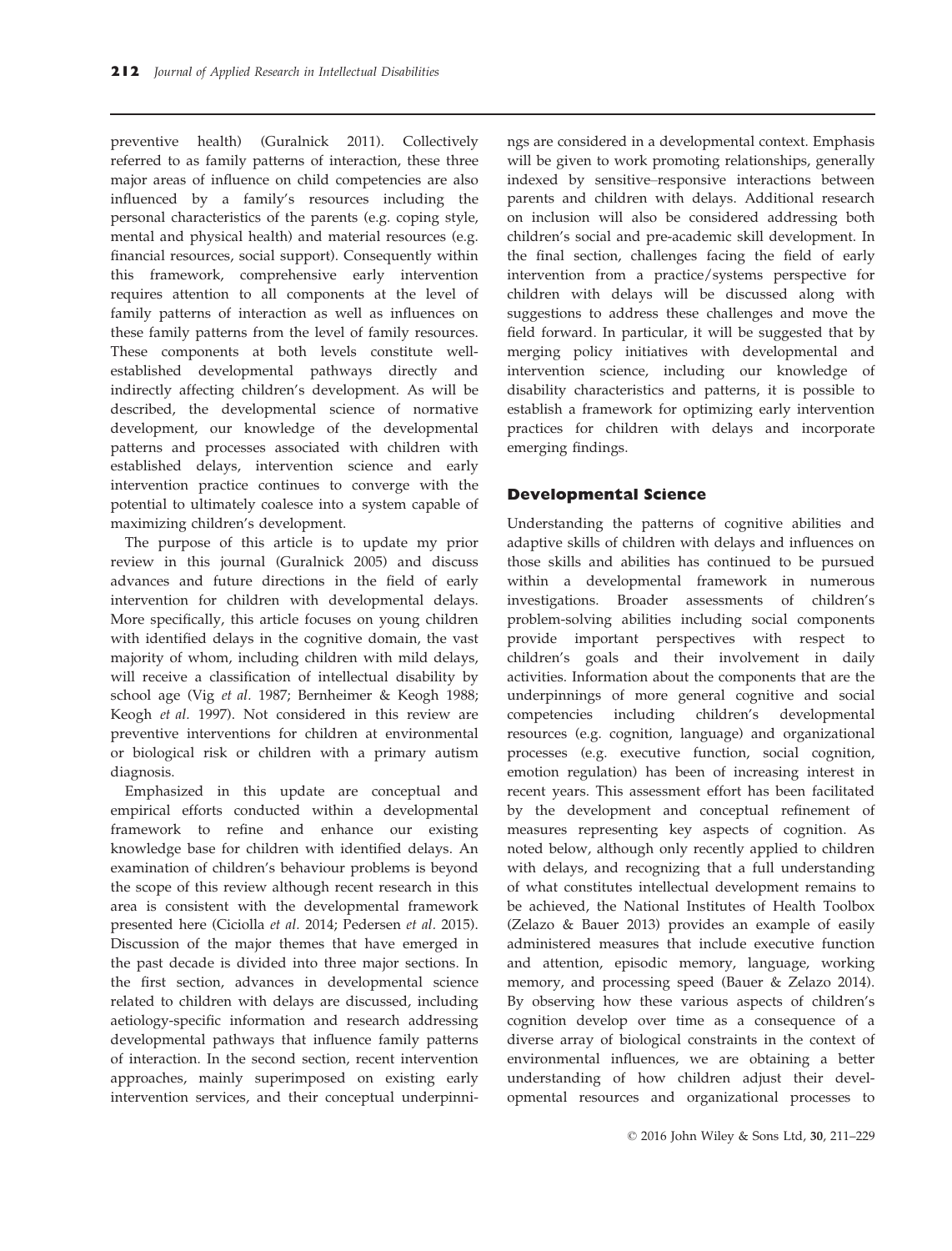accommodate to these circumstances (Guralnick 2002; Karmiloff-Smith 2011; Elsabbagh & Karmiloff-Smith 2012). Evaluating these cognitive features, especially over time, provides insight into how constraints influence downstream developmental processes resulting in specific child competencies, including unusual and often more subtle styles of learning. It is this information that can be of considerable value when developing early intervention strategies to enhance the various components of a family's pattern of interaction with their child.

## Aetiologic Specificity

Recent developmental work along these lines involving children with delays has primarily focused on subgroups of children with specific genetic aetiologies, frequently occurring as part of a larger multilevel framework involving gene–brain–behaviour relationships and their interactions. It is beyond the scope of this article to discuss the many investigations carried out in this dynamic and creative field (see Burack et al. 2012a), but a few examples will highlight the value of this information when designing early intervention programmes to establish as optimal array of family patterns of interaction as possible. One example comes from work with children with Williams syndrome where unusual eye movement planning problems may, over time, adversely influence visual exploration, spatial cognitive abilities, visual attention and joint attention (Brown et al. 2003; Elsabbagh & Karmiloff-Smith 2012; Landau 2012). There are also strengths to be capitalized upon, such as short-term memory, but constraints and their developmental consequences are likely to affect a family's ability to adjust their family patterns of interaction effectively to support children's development. Similar recent work focusing on children with Down syndrome continues to reveal special concerns related to complex organizational processes of executive function, social-cognition, and task motivation (Gilmore et al. 2009; Cebula et al. 2010), child characteristics that operate in conjunction with well-established expressive language problems, especially morphosyntactic weakness (Abbeduto et al. 2007b; Chapman & Bird 2012). Even considering protective factors for these children, these and other influences can, in a cumulative fashion, pose special problems for parents and others involved in supporting the child's development. This is also the case for other aetiologic subgroups such as children with Fragile X syndrome. Indeed, an array of developmental patterns reflecting difficulties with respect to emotion regulation, gaze aversion, early visual attention, working memory and social anxiety are among the issues that many families must contend with as they seek to establish optimal family patterns of interaction (Murphy & Abbeduto 2005; Skinner et al. 2005; Abbeduto et al. 2007a; Cornish et al. 2008; Hagerman 2011; Kover et al. 2015). Many of these difficulties are reflected in the developmental course of many aspects of children's adaptive behaviour (Klaiman et al. 2014; Hahn et al. 2015). Declines in adaptive behaviour over time are common.

Even with an awareness that aetiologic specificity only implies a higher probability that children will exhibit a particular pattern, this knowledge can contribute to our understanding as to why intervention strategies, often effective for other children, have only limited impact for children belonging to a particular aetiologic subgroup. This moderating effect by children with a specific aetiology with respect to developmental influences will hopefully prompt creative intervention strategies linked to hypotheses generated by aetiologyspecific findings. As Karmiloff-Smith (2011) reminds us, some of these aetiology-specific patterns can be quite subtle in nature. Information about children's developmental strengths can be of special value in this context as well and has been utilized in intervention studies reviewed later. In addition, as more becomes known about the underlying neurobiology of specific disabilities and their mechanisms, it may stimulate new strategies or approaches at the behavioural level (Karmiloff-Smith et al. 2014).

As exciting and creative as this line of research is, it is important to recognize the limits of aetiology-specific information with respect to early intervention practice. Specifically, these patterns are only probabilistic, with wide within-subgroup variability. Moreover, the general population of children with developmental delays is highly heterogeneous with many different aetiologies (e.g. foetal and post-natal infections, peri- and post-natal neurotoxins and trauma, in utero exposure to alcohol, drugs or environmental chemicals) (see McDermott et al. 2007; Diav-Citrin 2011; Ergaz & Ornoy 2011; Sansavini et al. 2011), and corresponding developmental patterns take many forms. Despite the fact that more and more genetic causes of children's delays are being identified (Mefford et al. 2012), a precise cause for a substantial number of children cannot yet be established with a reasonable degree of certainty. Consequently, even with these advances in developmental science, early intervention practices will require a framework that is capable of identifying the risk and protective factors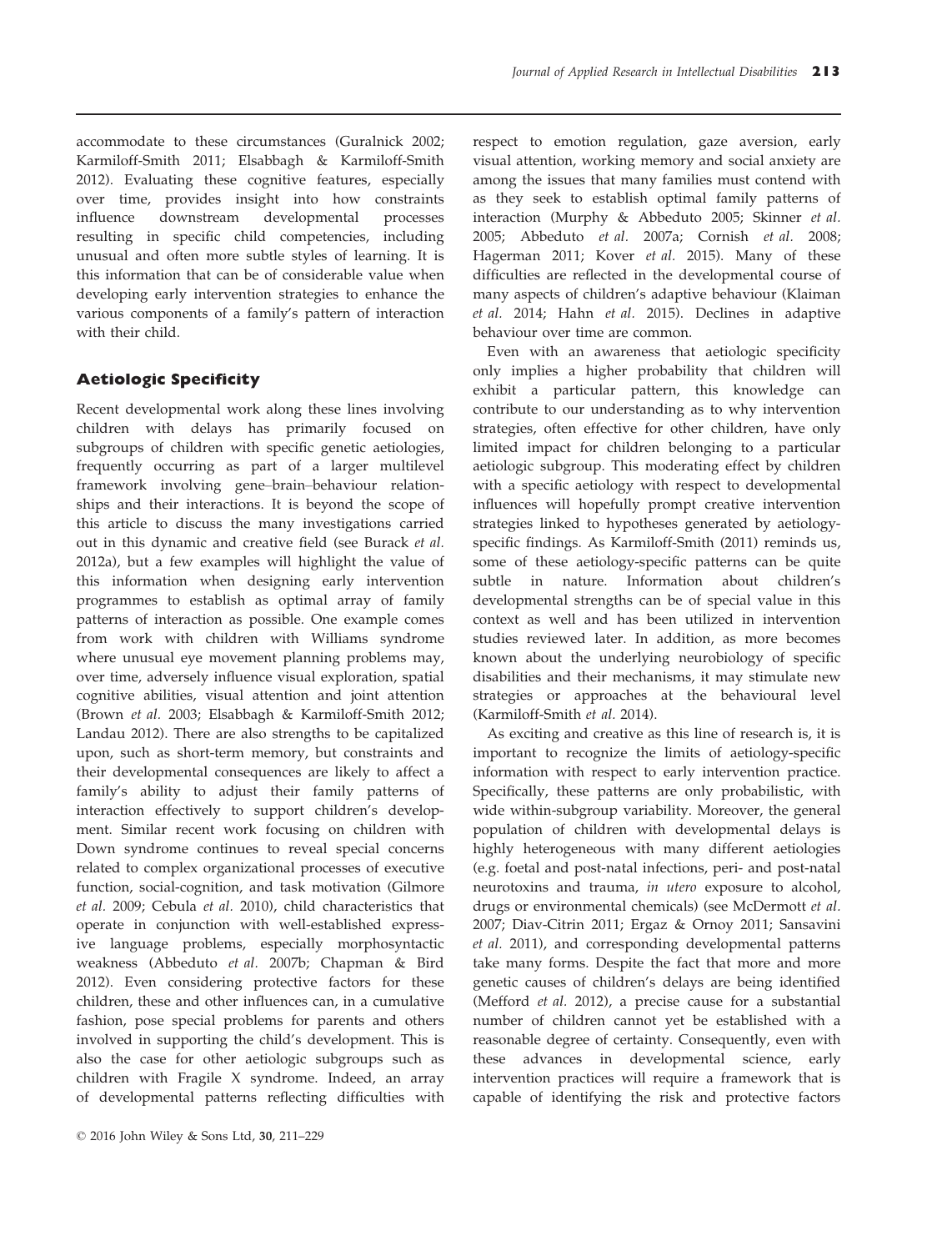associated with children's developmental resources and organizational processes on an individual basis and incorporating that information to enhance a family's patterns of interaction with their child.

Taken together, early intervention for all children remains a problem-solving process involving the family, the intervention team and other supports within the community. The information provided by aetiologyspecific developmental studies is of considerable value as all involved can better anticipate issues and construct intervention strategies more likely to have a positive impact. Studies of children with specific aetiologies in particular demonstrate most clearly how gene– environment interplay yields transformations that result in cascades of developmental events over time that influence the way children perceive and organize their social and physical environment and set goals for themselves. As a consequence, making corresponding adjustments in supportive environments that take these factors into consideration is critical. Although plasticity is constrained to various degrees by biological factors in general, opportunities to influence child development in substantial ways nevertheless exist across all of early childhood. This suggests that continuity in the form of high-quality family patterns of interaction is also critical. To ensure that this occurs, developmental surveillance and the application of needed intervention strategies, including strategies considering aetiology-specific characteristics where it applies, must be essential features of early intervention programmes throughout the entire early childhood period.

## Experiential Mechanisms of Influence: Associations with Proximal Factors

In the past decade, investigators involved in developmental science have continued to seek a better understanding of precisely those environmental or experiential factors that directly influence the development of a child with a developmental delay. Evidence continues to suggest that mechanisms of influence found for children developing typically apply equally well to children with delays, despite extensive heterogeneity. As suggested, how to optimize those influences in the form of family patterns of interaction in consideration of children's characteristics by making appropriate adjustments is central to any developmental approach to early intervention. This constitutes a strong developmental framework from which to examine pathways of influence for children with delays (Guralnick 1998, 2011).

Most of the current research in developmental science involving children with delays has focused on associations between various forms of parent–child interactions and child outcomes. Specifically, assessments of the sensitive responsiveness of parents to their children in a variety of settings using a range of coding schemes have consistently revealed strong associations between clusters of these measures (e.g. contingent responding, affective warmth, following the child's lead, maintaining a connection with a balanced set of exchanges) and child outcomes (Trivette 2007; Mahoney & Nam 2011). Of note, many of these measures of sensitive responsiveness correspond to establishing and maintaining a high level of discourse between parents and children (i.e. establishing a discourse framework including expanding and interpreting children's communicative attempts), with child outcome measures focusing on language. For a variety of child language outcomes, available evidence reveals strong associations exist between this form of parent-sensitive responsiveness for highly heterogeneous groups of children with delays (see reviews by Landry et al. 2008; Warren & Brady 2007) as well as for aetiologic subgroups such as children with Fragile X syndrome (Wheeler et al. 2007; Warren et al. 2010; Brady et al. 2014; Hahn et al. 2014). Similarly, for children with Down syndrome, the extent of supported joint engagement by parents (e.g. follow-in episodes) with their child that incorporates symbols is related to children's receptive and expressive language (Adamson et al. 2009) as are episodes of joint attention with respect to receptive vocabulary (Zampini et al. 2015). Evidence also exists indicating that decontextualized speech by parents (e.g. talk about past, future, pretend, explanations) is especially supportive of various aspects of language development for young children with brain injuries (Demir et al. 2015). When exchanges involving decontextualized speech are occurring they are likely to be in the context of a well developed discourse framework.

Associations between parent-sensitive responsiveness and child outcomes are also evident in instructionaltype interactions, even those that arise in a play context. For example, associations with greater child persistence (Gilmore et al. 2009) and mastery motivation (Young & Hauser-Cram 2006) have been found. Important aspects of the play of children with Down syndrome are associated with higher quality sensitive responsiveness (supportive behaviour) involving both their mothers (Venuti et al. 2009) and their fathers (De Falco et al.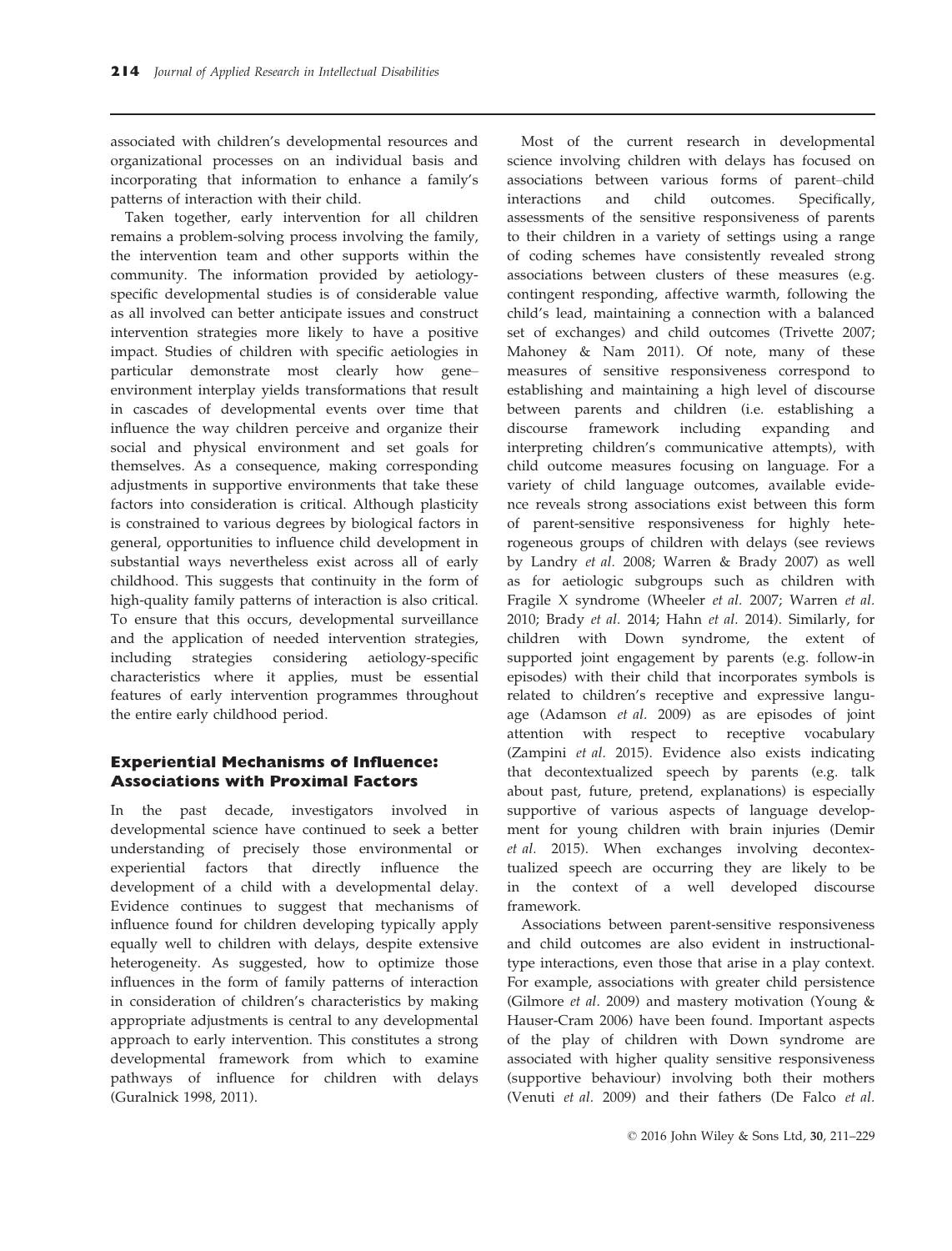2008). Children's social skills and attachment security have also been found to be associated with parentsensitive responsiveness (Baker et al. 2007; Feniger-Schaal et al. 2012).

In particular, parent supportive exchanges that are consistent with the child's goals during play are predictive of better social skills, whereas interfering behaviors that redirect the child from their goals are predictive of lower levels of social skills (HYPERLINK \l "\_ENREF\_57" \o "Green, 2014 #6131" Green, Caplan, & Baker, 2014). It appears that these follow-in exchanges provide important opportunities relevant to both a discourse framework (e.g., comments, questions) and an instructional partnership (e.g., scaffolding) during play interactions.

In addition to associations involving parent-sensitive responsiveness (and the relationships that follow from extended high-quality interactions) and child outcomes for children with delays, associations with other aspects of family patterns of interaction have been found. For example, the provision of stimulating materials by parents (a parent-orchestrated child experience) such as occurs within a home literacy activity is associated with better child language (Van Der Schuit et al. 2009). Similarly, the work of Dunst and his colleagues continues to demonstrate strong associations between parent-orchestrated learning experiences in the community for their child and a range of child outcomes (see Dunst & Trivette 2009). Properly organized, extensive opportunities for critical learning experiences for the child are found in these daily interactions in diverse settings and activities (Wilcox & Woods 2011). Parents' ability and active efforts to ensure their child's health and safety are also components of family patterns of interaction that likely influence numerous aspects of a child's development both directly and indirectly (Strickland et al. 2004; Cole & Winsler 2010).

Taken together, research in the last decade has continued to strengthen our confidence that wellestablished developmental pathways that influence child outcomes apply to children with delays. Consequently, adoption of a broad developmental framework, even in the context of a more fine-tuned understanding of developmental processes for these children (see Burack et al. 2012b), seems warranted when considering approaches to early intervention. As is the case with all association-type studies, however, causal relationships can only be suggested. More definitive conclusions must await findings from intervention studies evaluating the effectiveness of altering these pathways on child outcomes (see later section on Intervention Science). Nevertheless, in view of the extensive heterogeneity of children with delays and the corresponding extensive range with respect to the quality of family patterns of interaction in these association studies, early intervention efforts directed to those exhibiting lower quality sensitive responsiveness may well improve child outcomes. Reliably identifying subgroups exhibiting lower quality family patterns of interaction may well constitute a key task for future work in early intervention.

# Influence of Stressors on Family Patterns of Interaction

The specific difficulties displayed by children with delays correspond to constraints on the underlying mechanisms related to children's developmental resources and organizational processes and can result in highly complex and difficult to understand behavioural patterns. Beyond the association studies, one question of importance is whether the quality of family patterns of interaction is adversely affected due to these child-specific challenges. When this occurs, child characteristics are said to have generated stressors. Put another way, despite the variability in family patterns of interaction described above, especially sensitive responsiveness, is there also an overall reduction in the quality of these patterns for families of children with delays? Of course, in the most general sense, adjustments in numerous family routines to accommodate to children's characteristics are certainly warranted and have been well documented (see Bernheimer & Weisner 2007). Of importance, research probing details of these adjustments in the last decade have suggested high levels of resilience for families of children with delays in this connection. This is especially the case with respect to parent–child transactions as revealed by experiments involving comparisons to various groups of children developing typically. For example, parents of children with heterogeneous developmental delays are quite capable of appropriately adjusting their level of scaffolding and social communications to their child's characteristics, including directives and directive subtypes, in instructional settings as well as in social play contexts. Despite the usual variability, these overall developmentally appropriate patterns of interaction continue to occur over a 2-year period, suggesting ongoing adjustments by parents as children make developmental advances (Guralnick et al. 2008b).

Studies of aetiologic subgroups such as children with Down syndrome have demonstrated similar patterns of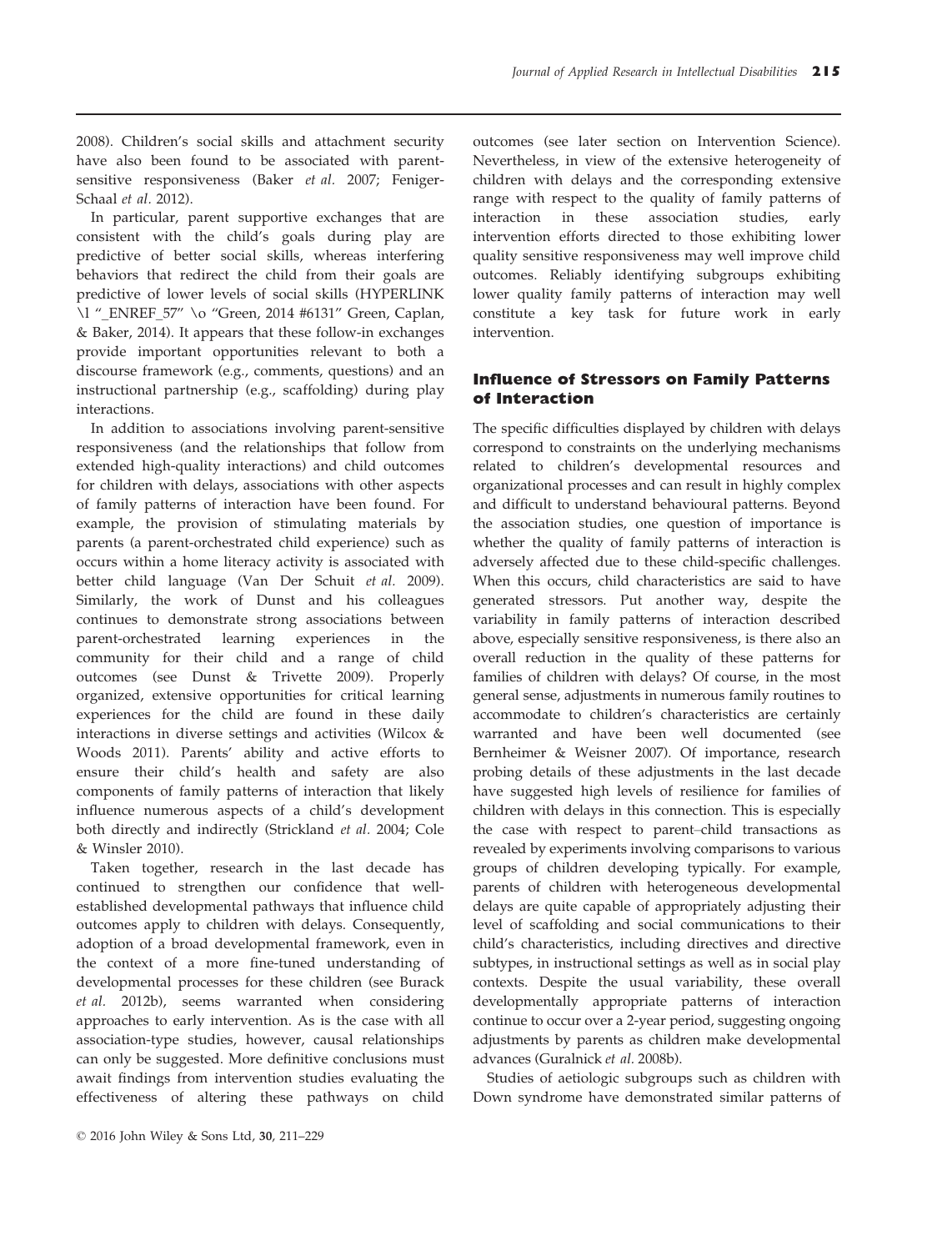resilience. During collaborative play, mothers of children with Down syndrome appear attuned to their child and display a synchronous pattern of interactions suggesting the existence of high-quality relationships, including a discourse framework (Venuti et al. 2009). These adjustments occurred in the absence of overly directive exchanges. Other studies involving children with Down syndrome have detected the use of more parent directives in comparison with appropriately matched groups of typically developing children but the nature and timing of the directives suggested a low level of intrusiveness (e.g. scaffolding behaviours through suggestions rather than imperatives). Accordingly, quality parent–child relationships as indexed by high levels of sensitive responsiveness and warmth found in more recent studies, and in previous work (Marfo 1990; Landry et al. 1998; Roach et al. 1998), indicate the meaningful adjustments parents make to accommodate to their child's characteristics. In these instances at least, child-specific behaviours do not create stressors that adversely affect important features of family patterns of interaction.

Given the heterogeneity of the development of children with delays and their families, consistency of results across studies involving family adjustments is not a reasonable expectation. In addition to sampling issues and difficulty generalizing over the many studies that included aetiologic subgroups, comparison groups have varied widely in matching characteristics (e.g. chronological age, developmental level), and measures of presumably similar constructs have varied extensively as well. Indeed, an earlier large-scale longitudinal study involving a heterogeneous group of children with delays did in fact suggest lower quality of mother–child interaction skills. Problems were detected during the infant–toddler period and continued to be evident through age 10 (Hauser-Cram et al. 2001). More recent work suggests that increasing difficulties with respect to mother-child interaction can occur over time (less sensitive, more remote) (Slonims & McConachie 2006) as is the case for increases in more negative and intrusive parent behaviours (Blacher et al. 2013; Green et al., 2014). Discourse problems, particularly with respect to limiting the number of questions addressed to children, even those with Down syndrome, have been found (De Falco et al. 2011). Moreover, coordinated rather than supported joint engagement poses more of a challenge for parent– child dyads (Adamson et al. 2009) as does verbal turntaking (Thiemann-Bourque et al. 2014). These findings also suggest the potential for relationship problems with respect to socioemotional connectedness, but it is difficult to apply conventional classification schemes to determine attachment security (Feniger-Schaal et al. 2012). Moreover, direct assessments of socioemotional connectedness involving children with delays have not been the subject of systematic investigation. The existence of higher levels of behaviour problems for this group of children do, however, suggest that socioemotional connectedness can be adversely affected (Baker et al. 2003). These difficulties may also manifest themselves in various measures of parental stress.

Recent evidence, then, continues to suggest various levels of vulnerability due to children's characteristics with respect to family patterns of interaction along with considerable parental adjustments, but only for as yet to be defined subgroups of children and families. Direct assessments of the individual components of family patterns of interaction (their risk or protective status) are therefore most critical, especially as related to areas of concern noted above. The risk and protective status of various children's characteristics (i.e. their developmental resources and organizational processes) from specific subgroups can also alert us to potential areas likely to be of concern now or in the future.

Similarly, as discussed next, a family's resources, including risk and protective factors associated with the personal characteristics of the parents (e.g. their mental and physical health, coping style), and material resources (e.g. financial resources, social support) can also be of value in helping to identify subgroups of families most likely to experience stressors that will adversely affect one or more family patterns of interaction. Association studies for a variety of groups not involving children with delays have suggested that limited family resources, especially in the form of high stress levels or restricted social support, can adversely affect many components of a family's pattern of interactions (e.g. Cicchetti et al. 2006; Thompson et al. 2006; Davies & Woitach 2008).

# Stressors to Family Resources: Distal Factors

For families with a child with a developmental delay challenges to these resources are considerable. Such challenges tend to be persistent and can alter the risk status of all components of the personal characteristics of the family and their material resources. Indeed, the process of family adaptation to these challenges begins during the diagnostic phase, a highly emotional period that requires at least some initial form of resolution to avoid longer-term adverse effects on parent–child transactions (Barnett et al. 2006). The level of risk and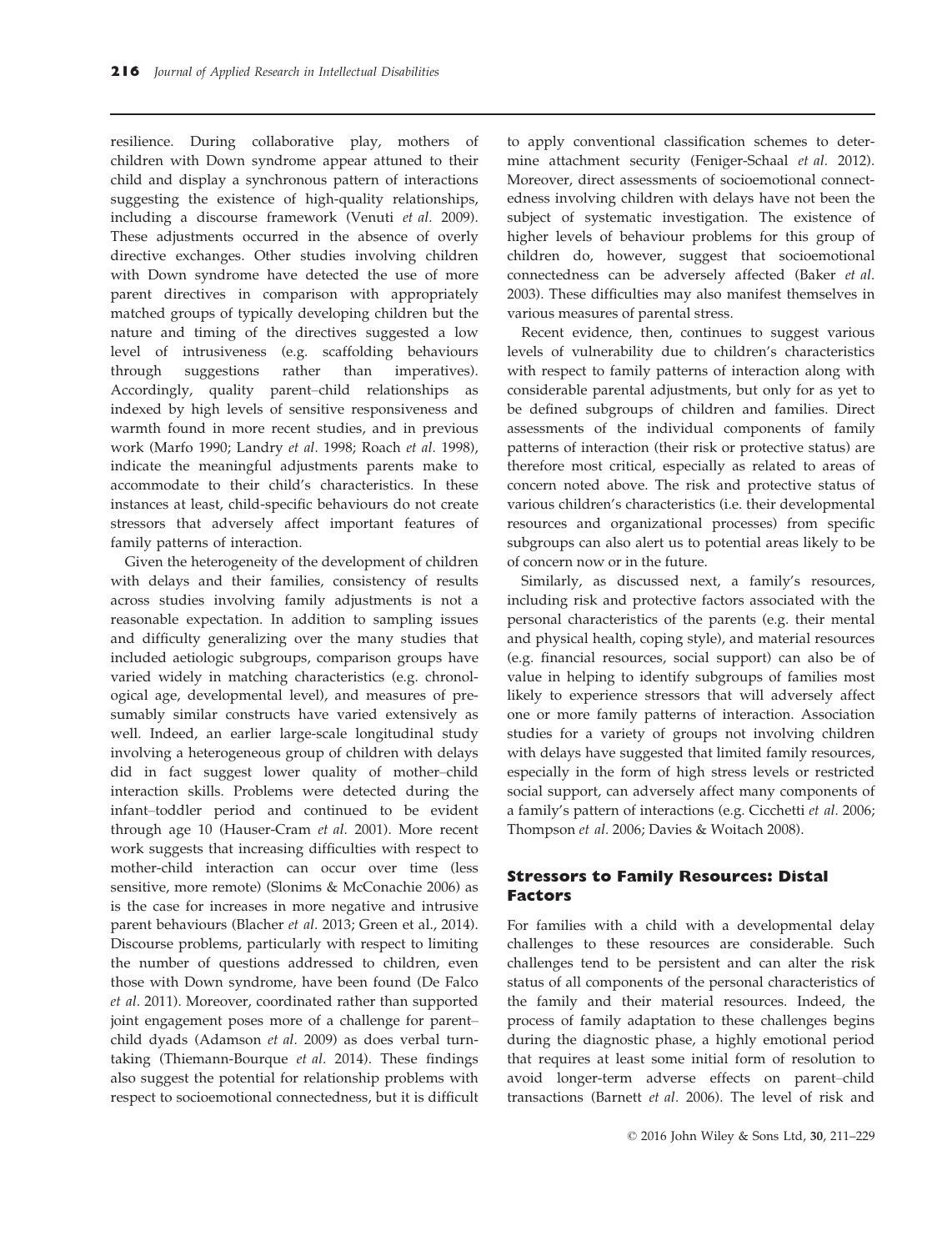protective factors associated with each of the components of a family's resources contribute substantially to a family's initial response when their child's delay is confirmed but, of course, will also vary with the nature and severity of the child's characteristics (Poehlmann et al. 2005). Fortunately, most families engage in a problem-solving process that enables them to adjust to the challenges and avoid stressors from emerging at the level of a family's resources (Bailey et al. 2008; Watson et al. 2011). Coping strategies are especially valuable (Minnes et al. 2015). Should stressors emerge however, beyond implications for a family's overall well-being, these adverse influences can affect children's development by adding risk to one or more of the components of family patterns of interaction.

Researchers have typically evaluated the success of this problem-solving process at the level of family resources in the context of different types of perceived family stress. Standardized measures such as the Parenting Stress Index (Abidin 1995) are often used. Findings in this important area have revealed the complexity of these patterns of adjustment and their various influences. Most notably, parents perceive stress most acutely as a result of specific child challenges, such as the demandingness or perceived acceptability of the child's behaviour. Generally, this type of child-related stress on parents increases over time with scores often reaching clinical cut-off points (Most et al. 2006; Crnic et al. 2009; Gerstein et al. 2009). As expected, the degree to which children exhibit behaviour problems is a major factor in elevating child-related stress, much more so than children's cognitive level (Neece et al. 2012; Azad et al. 2013). Also as expected, due to the particular patterns associated with aetiology-specific subgroups (e.g. timing of the diagnosis, child temperament, communication skills, and behavioural patterns), corresponding variations in childrelated stress on parents follow (Eisenhower et al. 2005; Poehlmann et al. 2005; Lanfranchi & Vianello 2012).

Despite difficulties with respect to child-specific challenges, current work indicates that many of the protective factors associated with each of the components of family resources are sufficient to enable most families to minimize what is generally referred to as 'parent-related stress'. This construct of parentrelated stress encompasses measures of social isolation, perceived social impact, constraints on daily activities and parents' sense of their ability to carry out their parenting role. Clinical stress levels for these measures are infrequently reached and achieve a level of stability, but do vary widely across families (Bailey et al. 2007a). This variability is due in part to the mutual and reciprocal interactions occurring among components of a family's resources (Meppelder et al. 2015), operating in a manner similar to that of typically developing children (Olsson & Hwang 2008). Perhaps the best example of these interrelationships among family resource components involving children with delays that follow a general developmental framework are studies suggesting the influence of social support on virtually every component of a family's resources, including parent mental health and positive coping strategies (Hassall et al. 2005; Kersh et al. 2006; Bailey et al. 2007b; Plant & Sanders 2007; Guralnick et al. 2008a; Raspa et al. 2014). Support directly related to assistance with respect to parenting tasks (i.e. child care, advice) seems especially useful (Guralnick et al. 2008a).

For most families, protective factors such as social support can help prevent parent-related stress from reaching the point where true stressors emerge, which would adversely affect one or more family patterns of interaction. Yet, we must be mindful of recent research demonstrating that, even for children with Down syndrome, an overall decrease in parent life satisfaction and an increase in parent stress during the first 3 years of the child's life are seen (Nes et al. 2014). These difficulties are further compounded by the fact that, in general, families of children with delays have a higher initial overall level of risks to many of the components of family resources, especially financial resources, prior to the birth of a child with a delay (see Emerson & Hatton 2009). Furthermore, over time related burdens such as out-of-pocket expenses associated with the need for unusual child care arrangements add additional risk factors at this level (see Emerson et al. 2006; Olsson & Hwang 2008). Accordingly, challenges from both the level of the child and the level of family resources can combine to place great pressure on the adaptive capacities of families.

Taken together, these findings are not only consistent with a developmental framework but continue to highlight the need to identify subgroups that currently benefit from early intervention to varying degrees. Should this occur, careful analyses will lead to the development of new intervention strategies. This will require a comprehensive approach, often large scale, involving the identification of risk and protective factors at the level of child development, the level of family patterns of interaction and the level of a family's resources. In the next section, recent research designed to enhance, clarify or refine the effectiveness of early intervention is examined in the context of our knowledge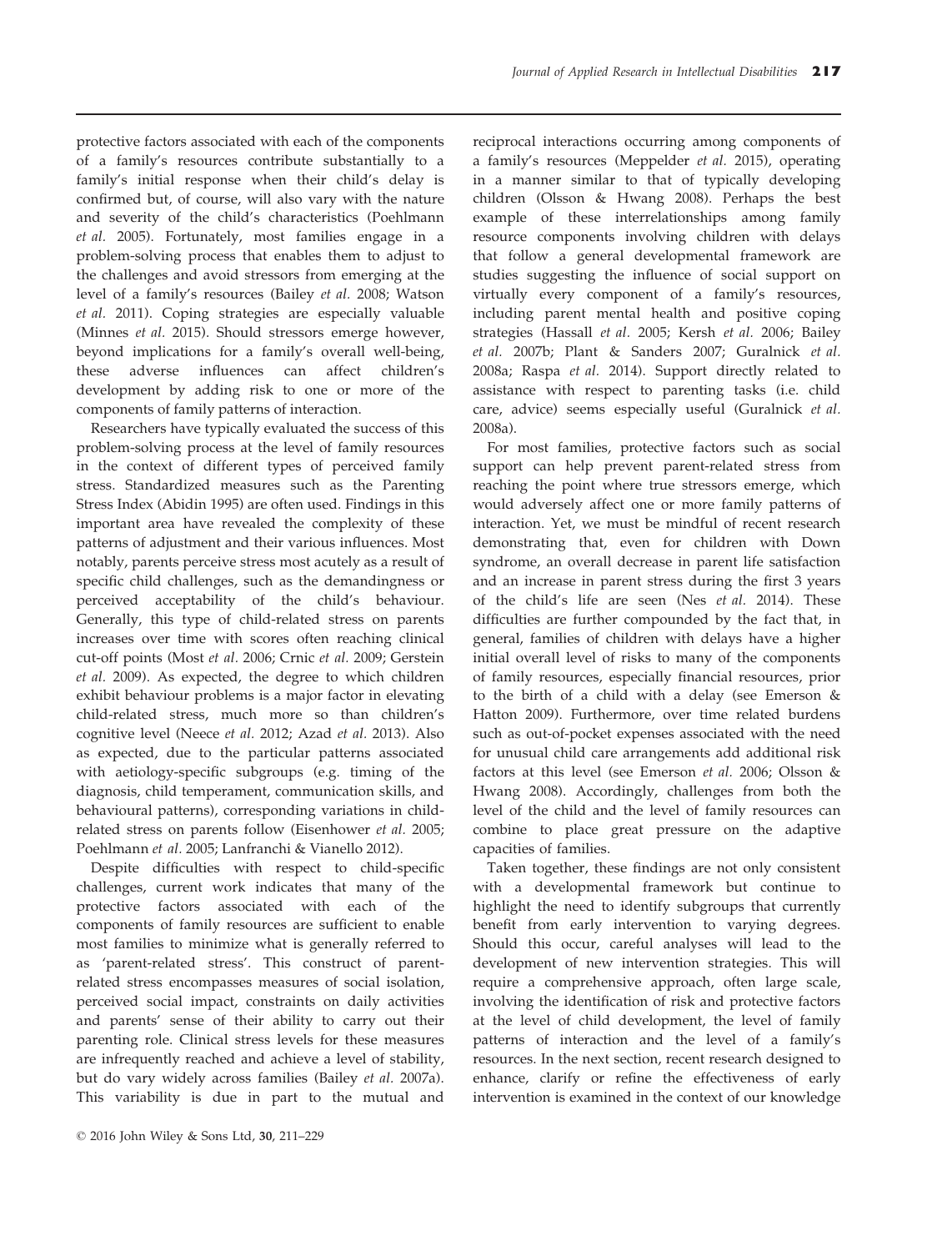of developmental pathways of influence. As will be seen, although adding considerably to our knowledge base, interventions have not been comprehensive. Rather, considerable effort has revolved around interventions designed to enhance parent-sensitive responsiveness and increase children's ability to benefit from opportunities found in inclusive environments. The potential does exist, however, to combine information gained from these and other studies to develop a more comprehensive approach to early intervention that can be applied to community practices utilizing a consistent framework.

#### Intervention Science

Indeed, the past decade of research addressing early intervention issues for children with delays has focused primarily on smaller-scale refinements and enhancements. This contrasts sharply with the many far more comprehensive randomized clinical trials (RCTs), some long term, that were carried out during this time period for children at risk due to biological factors, especially those born preterm (see Guralnick 2012), those at risk due to environmental factors (see Guralnick 2013), and for children with autism (see Vismara & Rogers 2010). It also contrasts with the rich and vibrant conceptual and empirical work focusing on various aspects of developmental science for children with delays described earlier. To some extent, the absence of comprehensive larger scale and longer-term intervention studies reflects an acceptance of the fact that children with delays and their families do benefit from current early intervention programmes. Comprehensive studies of early intervention are difficult and expensive to carry out and, in the absence of well-specified newly developed or competing models, little incentive exists to pursue this line of research. Studies that span both the infant/toddler and preschool periods are especially rare, despite the importance of service continuity across the early childhood period.

However, some recent efforts directed at providing more structured curricula that are comprehensive in nature have been carried out. This includes a behaviourally based intervention approach mainly borrowed from the extensive research in this area for children with autism (Eldevik et al. 2010) and international work involving a skills-based approach (Shin et al. 2009). Collectively, although small in scale, this work suggested that children with delays can benefit from careful sequencing of learning activities and environmental structure, supporting a very early review

of intervention effectiveness indicating that a well defined structure is a critical element in successful programmes (Shonkoff & Hauser-Cram 1987). How needed structure can be blended with natural routines and other developmental principles associated with family-centred practices, relationship formation, inclusion and many others remains a critical issue in our field as will be evident in many of the refinement and enhancement studies noted below. Such future efforts must consider the fact that extensive diversity of intervention practices is common in the service system today for children with delays, many failing to utilize evidence-based practices (see Bruder 2010). This is a broader policy and systems issue, and is discussed in a later section.

# Sensitive Responsiveness and Relationships

Pathways influencing child outcomes have been discussed earlier, with sensitive responsiveness along with affective warmth and engagement serving as building blocks for critical relationships that emerge over time (Aksan et al. 2006; Feldman 2007; Tomasello & Carpenter 2007). Relationships can take many forms: three types identified in the form of a discourse framework, an instructional partnership and socioemotional connectedness appear to be particularly valuable influences on children's development and have been noted briefly earlier. Additional details of the definitions and characteristics of these relationships in the context of early intervention programmes can be found elsewhere (Guralnick 2011).

The role of the parent-sensitive responsiveness component in relation to child outcomes has not only been an important part of advances in developmental science but intervention science as well. The particular characteristics and form of interventions in the past decade that have focused on the sensitive responsiveness component of relationships have varied with the age, aetiology and severity of a child's delay. In general, sensitive responsiveness interventions have tended to be shorter term (generally a few months), although longer-term follow-up was common.

A series of RCTs by Mahoney and his colleagues (Kim & Mahoney 2005; Mahoney et al. 2006; Karaaslan et al. 2013) provide an excellent example of this approach. Interventions to enhance the sensitive responsiveness of mothers of a heterogeneous group of children with delays were typically carried out in various settings, including the home, for a period of 3–4 months. The importance of incorporating sensitive responsiveness strategies (e.g.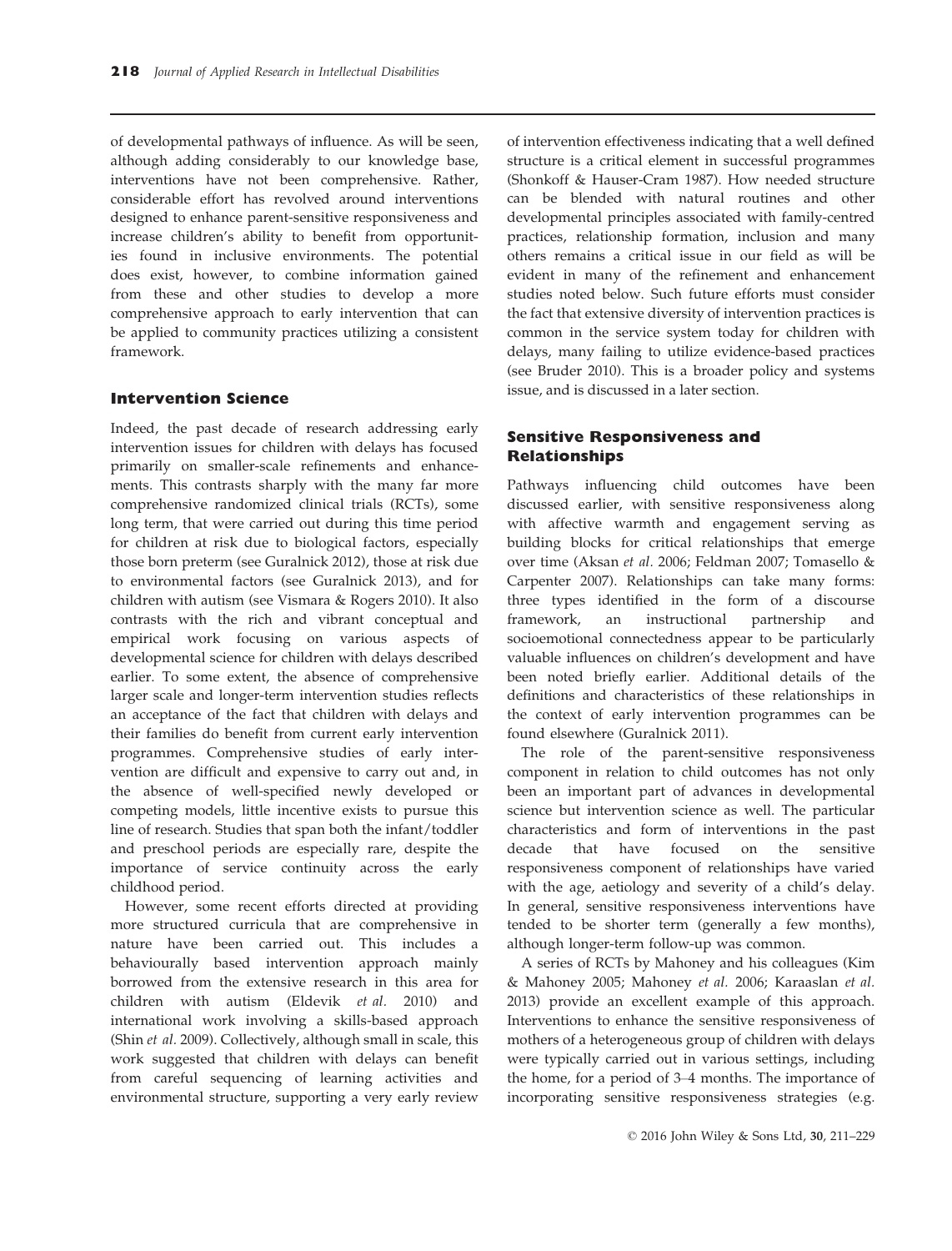those related to appropriate levels of reciprocity, contingency, shared control, affect and matching interactions to child behaviour and characteristics) into family routines and social interactions was stressed. A non-structured, non-didactic approach was emphasized in this intervention. On the whole, despite the small scale of many of the studies, it was evident that mothers' sensitive responsiveness could be increased relative to comparison groups, although effects were primarily short term with corresponding changes in child outcomes less apparent in some instances.

Another series of refinement and enhancement type studies addressed general concerns exhibited by many children with developmental delays, that is a lack of initiative in engaging the physical and social environment. It is through these proactive efforts that children gain and organize information related to their developmental resources and organizational processes that can then be applied to accomplish their goals. Problems with respect to intentional communication efforts by children with limited expressive language represent one important aspect of this general concern and have been a major theme in recent years.

Specifically, to promote intentional communication, studies have utilized various comparison groups and included parents of preschool age children with delays, often in combination with a trained therapist working directly with their child (see Roberts & Kaiser 2011). For example, an intervention to promote a discourse framework involving both parents and therapists was able to enhance utterances that were targeted more so than intervention only involving therapists (Kaiser & Roberts 2013). Yet, differences using broader standardized language measures were not found and even the effects for targeted utterances began to diminish after intervention was completed. This was the case even though parents tended to display greater sensitive responsiveness as indicated by more frequent use of certain discourse strategies. Consistency and continuity of high-quality sensitive–responsive parental support seemed critical, but this is not an easily accomplished mix especially for those children with limited expressive language. Indeed, even when combining responsivity education for parents with staffimplemented intervention, consistent and sustained effects are difficult to achieve (Fey et al. 2006, 2013; Warren et al. 2008; Yoder et al. 2014). Refinements that consider intervention intensity, degree of structure needed, as well as unique effects on specific subgroups such as children with Down syndrome can be of value (Yoder et al. 2014, 2015; Bauer & Jones 2015).

In order to address the intensity issue as well to implement more naturalistic interventions, recent work has placed greater emphasis on parent-implemented language interventions. Although only in the pilot stages, this work has employed distance-learning technologies to coach parents to improve sensitive– responsive strategies (i.e. follow child's lead, appropriate use of prompts, focus on child's object of interest, and linguistically map accordingly). Initial results for children with Fragile X syndrome suggest the feasibility and potential effectiveness of this approach (McDuffie et al. 2015). As this strategy develops and is further refined, greater opportunities for establishing a true discourse framework will exist, allowing continuity of this and related relationship processes to emerge over time. Further advances in coaching technologies that support embedding parent–child interactions in natural family routines will promote the formation of relationships and strengthen family-centred practice (Wilcox & Woods 2011; Friedman et al. 2012).

In related work, assisting parents to support prelinguistic toddlers to enhance joint attention and symbolic play using strategies that include alternative and augmentative communication techniques such as manual sign and speech-generating devices indicated that children's communication abilities can be improved (Wright et al. 2013). Importantly, parents can also incorporate these techniques successfully into daily routines (Romski et al. 2010, 2011). These studies involving highly technical strategies generate small but potentially important developmental effects in a specific area of concern. As children's communicative needs continue to change over time, additional efforts to promote a broader discourse framework would likely be necessary.

These very promising studies must be viewed in the light of the fact that, as noted earlier, many families are quite capable of making needed adjustments to maintain sensitive–responsive interactions with their child. Moreover, even for those subgroups of families having difficulty adjusting, these highly focused interventions must add considerable value for significant effects to be detected in view of the wide range of early intervention resources available in their community to many families who participate in these studies. Nevertheless, this work demonstrated the potential value of combining naturalistic intervention strategies with more behavioural or structured intervention strategies (McWilliam 2010). Even some forms of behavioural-structured strategies can be effective in promoting the exploratory behaviour of infants with Down syndrome (Bauer & Jones 2014). Yet,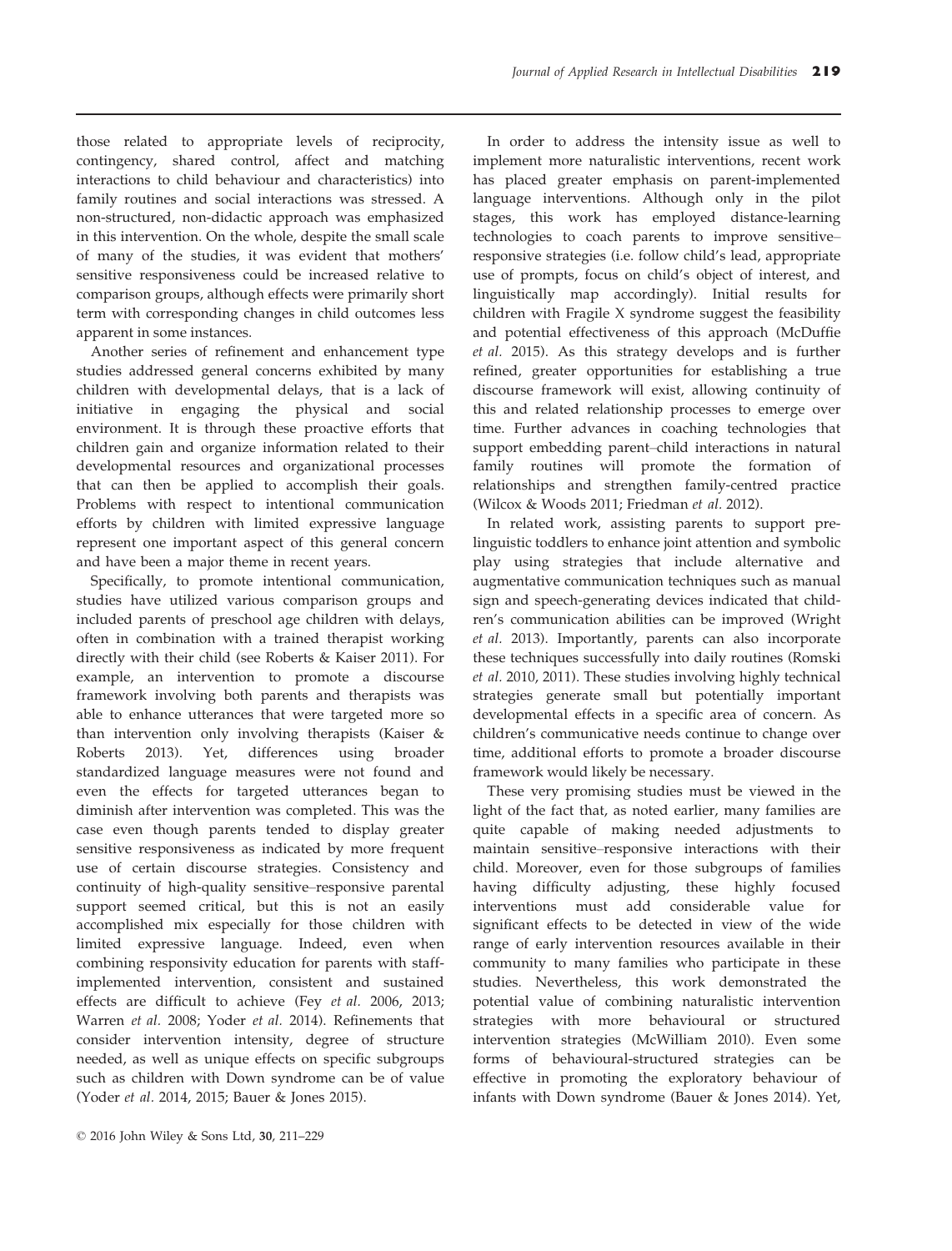there remains a degree of tension between more structured, didactic-oriented approaches and those that seek to promote interaction patterns that build relationships commonly found in high-quality parent– child transactions. The ultimate goal is to encourage children's self-generated active knowledge acquisition and problem-solving abilities, which relationship formation approaches promote. Some reconciliation of this matter can be achieved if families and interventionists agree that it is essential to determine the minimum level of structure needed to encourage more naturalistic exchanges and relationship building. Indeed, developmental science suggests that long-term benefits of early intervention depend upon the quality of these relationships.

## Preschool Inclusion

One setting in particular in which a certain level of structure is valuable and necessary is in preschool. It is the case that teacher–child relationships similar to those described for parent–child transactions create the type of environment conducive to promoting all aspects of a child's development, including specific pre-academic skills related to language and mathematics (e.g. Burchinal et al. 2008; Howes et al. 2013). In this context, information is periodically transmitted in a highly structured, didactic manner and organized by specific curricula.

A major question is whether children with delays not only benefit from preschool settings that are a unique combination of free flowing social interactions and structured formats but also can do so when participating with a large proportion of children who do not exhibit delays. Indeed, including children with delays in typical educational settings is part of a larger effort to support practices that maximize children's full participation in all community activities – social, recreational and educational. Although often difficult to implement, this human rights principle is now well accepted on many grounds (Guralnick 2001; Brown & Guralnick 2012; Bruder & Guralnick in press).

Many countries have established universal preschool education and this movement is rapidly advancing in the United States. Universal preschool provides an opportunity for children with delays to take advantage of these inclusive settings but also raises the question as to whether high-quality inclusive preschool programmes can meet their special needs in that context. Recent work has directly addressed this question focusing on the development of pre-academic skills of children with mild or moderate developmental delays enrolled in Tulsa, Oklahoma's high-quality universal preschool programme. Initial results using a quasi-experimental design indicate that children with and without special needs make significant advances and at a similar pace with respect to early literacy (Phillips & Meloy 2012). Although additional efforts are needed to realize similar benefits in the domains of math readiness and problemsolving skills, these results suggest that access to universal preschool programmes means that all children can benefit. Accordingly, parents of children with delays should pursue this family-orchestrated child experience. Early intervention systems capable of coordinating other services and supports in conjunction with inclusive preschool programmes that centre on families and promote other aspects of family patterns of interaction will provide the type of comprehensive system essential to maximizing children's cognitive as well as their social competence.

Indeed, the need for efforts to promote the social competence of children with delays becomes even more evident in inclusive settings. Specifically, it has been well established that children with delays exhibit unusual difficulties in relating with peers and establishing friendships (Guralnick 1999, 2010). Despite the significance of this problem and its broad implications for children's quality of life now and in the future, only limited research has been conducted in recent years. The most comprehensive RCT to address the peer competence of children with delays focused on the organizational processes of social cognition and emotion regulation using play scripts as a critical intervention strategy. Over a 2-year period, interventions were carried out at home working with parents and in inclusive preschools working with teachers. All aspects of the intervention were guided by a developmental framework. Results were promising in that, especially for children with IQs below 70, compared to the control group, intervention children displayed more positive responses to social bids by peers and the intervention prevented increases in a range of negative social interactions. Yet, other measures tapping core features of peer-related social competence did not differentiate the groups (Guralnick et al. 2006). As indicated in my previous review (Guralnick 2005), this important area has not received sufficient attention from researchers, a concern still evident today. Peer relationship issues are certain to become more apparent as preschool children with delays begin to participate even more frequently in inclusive settings as universal preschool programmes as well as involvement in other community activities become more common.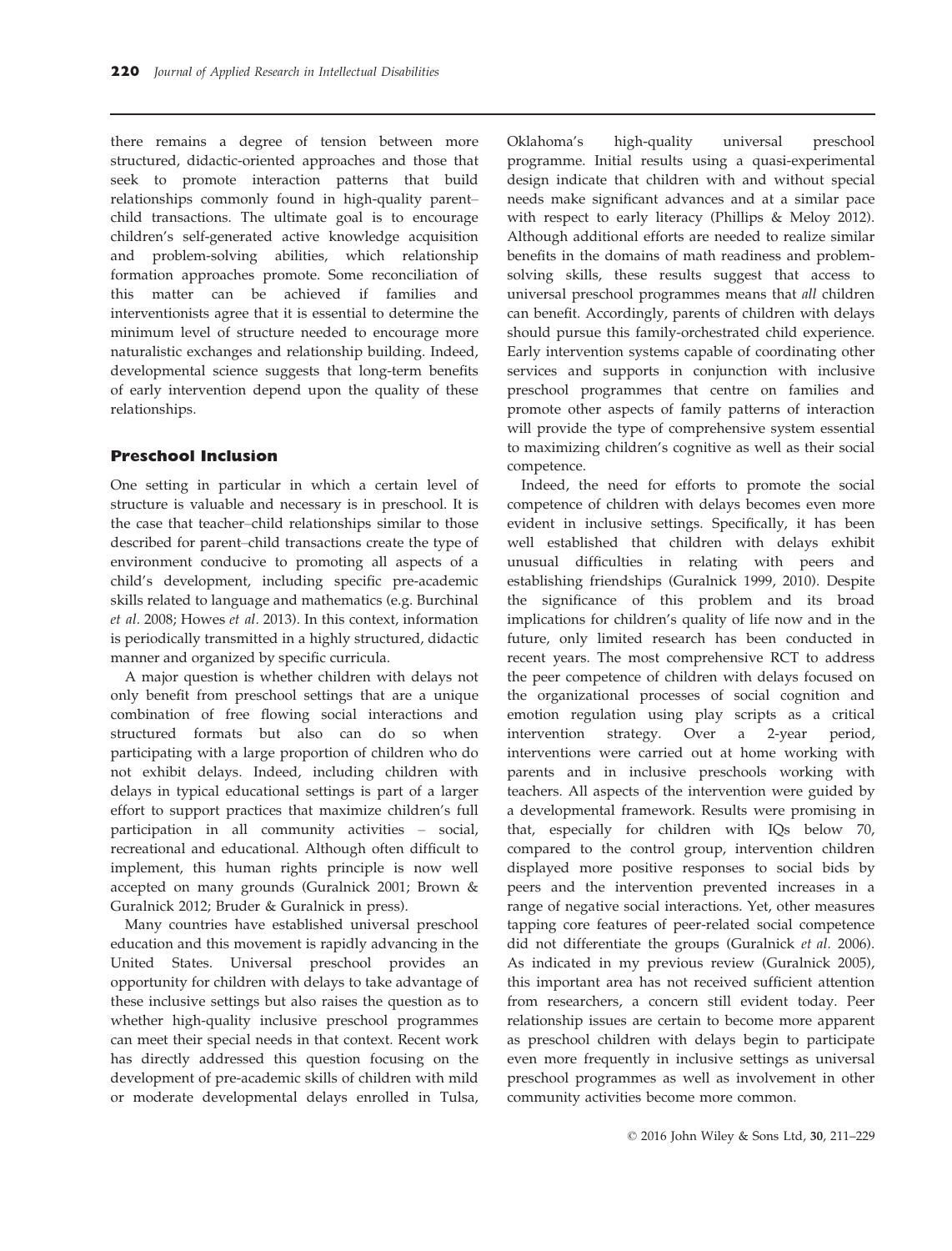Numerous advances related to early intervention for children with developmental delays have occurred in the last decade as researchers have addressed important issues in both developmental and intervention science. Considerable progress has been achieved with respect to understanding the complex and multifaceted experiential influences on the development of children with delays. Of importance, consistency with the developmental pathways and reciprocal influences common to developmental models established for typically developing children have been found. These consistent findings increase our confidence that the pathways identified through association studies are indeed causal pathways. Moreover, extensive conceptual and empirical work has focused on subgroups of children with specific aetiologies. Remaining within a broad developmental framework, this line of research has generated new ways of thinking about how biological constraints influence children's development and suggested innovative intervention possibilities. Admittedly, the promise of translating advances in aetiology-specific knowledge to early intervention practice is far from being fulfilled. However, model programmes attempting to incorporate this knowledge for some subgroups at the level of child development are emerging (Iarocci et al. 2006) as are intervention studies taking aetiology-specific information into account (Wright et al. 2013). Moreover, aetiology-specific information can be of value when considering risks at the level of family resources, especially with respect to parental mental health or related problems connected with heritable disorders. For example, mothers of children with Fragile X syndrome who are pre-mutation carriers or have the full mutation provide one example of potential elevated risk and can thereby help guide a sophisticated assessment and intervention process (Head & Abbeduto 2007). Further work in developmental science, particularly longitudinal studies for aetiology-specific subgroups, is likely to suggest important intervention targets.

Intervention science during the past decade has been carried out primarily to enhance parent-sensitive responsiveness as a means of promoting children's development; continuing to find support for the influence of this developmental pathway for children with delays. Much of this effort, however, has been focused on smaller-scale studies designed to enhance language and communication. In so doing, as often occurs in the context of systematic efforts to alter developmental trajectories, it became apparent that we have not yet successfully reconciled the role of intervention structure, didactic approaches to intervention and more naturalistic intervention strategies. Moreover, further work with respect to the conceptualization and proper assessment relationships that emerge in contexts that include varying levels of sensitive responsiveness are needed.

Developmental science is making progress in this regard and will enhance our understanding of this relationship construct and its application in early intervention settings (Bornstein & Manian 2013). Research relevant to enhancing relationships in discourse, instructional and socioemotional contexts will be especially valuable. Developmental science suggests that these are the keys to promoting children's independent problem-solving abilities, that is initiating goals and building social and cognitive competencies by enhancing various aspects of developmental resources and organizational processes. Although relatively narrow in scope, the past decade of refinement and enhancement studies, even involving the most general aspects of sensitive responsiveness, have likely influenced various aspects of relationship processes. As a consequence, they have potentially important practical implications. That is, small benefits in specific developmental areas that are incorporated into a more comprehensive early intervention programme can yield a valuable cumulative effect. Other work during the past decade addressed important issues related to inclusion focusing on the domains of peer relationships and fostering pre-academic skills. Yet, these are complex areas and will require a long-term program of research to identify practices that are both feasible and effective.

# Future Directions: Early Intervention Systems

How then might the field of early intervention for children with delays move forward? What needs to occur to accelerate progress not only in developmental and intervention science but in the general practice of early intervention as well? From a practice perspective, early intervention systems are in place in high resource countries and, as noted earlier, parent satisfaction is at a reasonable level and general outcomes suggest child progress is occurring. Agreement also exists with respect to what might best be referred to as structural features and values governing programmes that, together, generate important practice principles (Guralnick 2008). Among those principles is the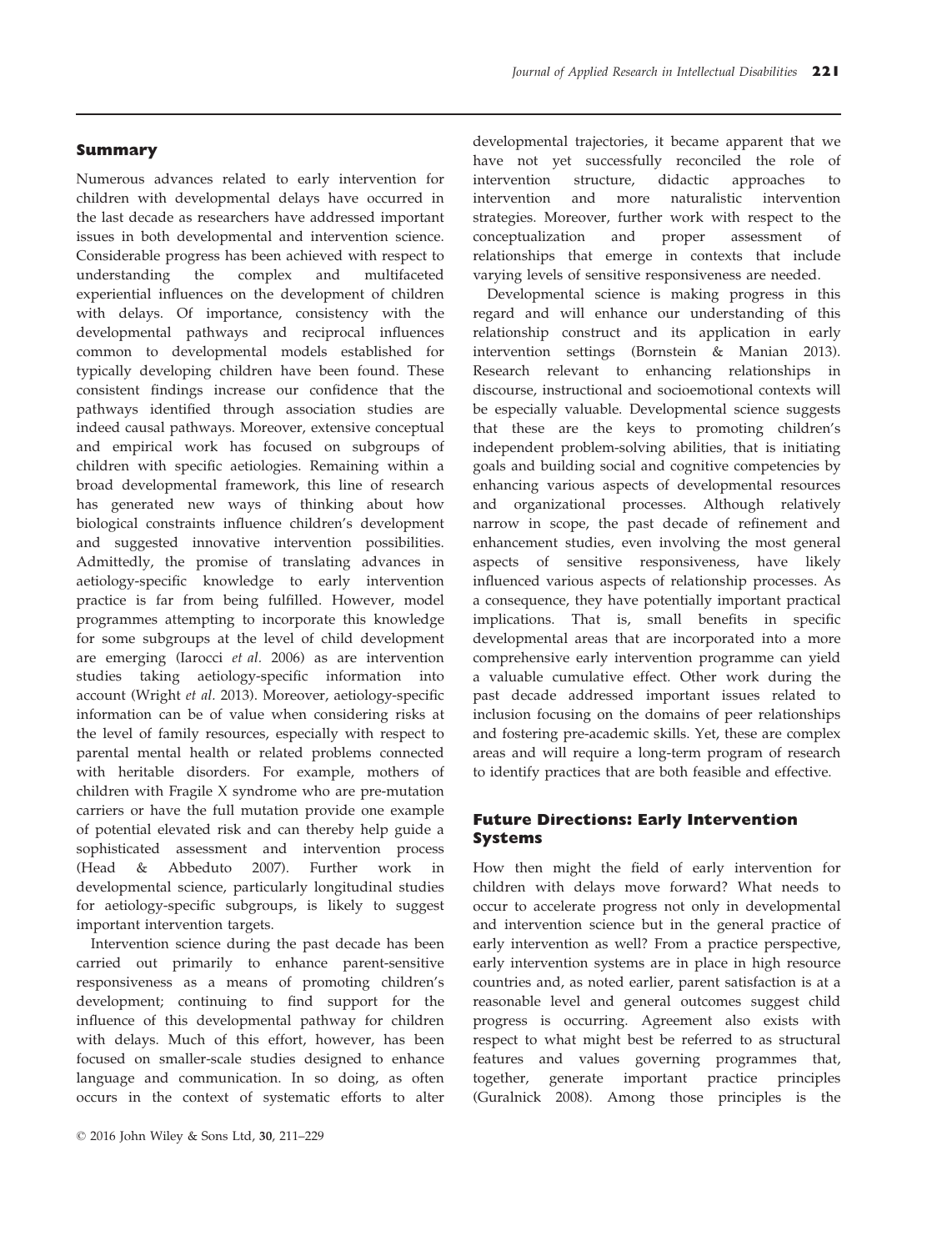importance of ensuring high levels of coordination and accountability, individualizing interventions, focusing on families, using evidence-based strategies, establishing surveillance procedures, ensuring participation in inclusive settings, developing programmes and intervention strategies that are culturally appropriate, and ensuring that the professional workforce is well trained. Yet, we know that these structural/values principles have not been as effectively implemented in practice as needed even in high resource settings (Bruder 2010; Hebbeler et al. 2012). Of importance, these principles operate at a policy level and will therefore require policy level initiatives (Bruder 2010; Vargas-Barón 2013). Similarly, early intervention programmes based on diverse conceptual models of intervention and eclectic practices with uncertain foundations or evidence suggest that opportunities exist to further enhance the development of children with delays (Guralnick 2011).

Ideally, early intervention practices would benefit from merging policy initiatives with a developmental framework. Each could effectively inform the other with the interplay of policy and practice based on child development principles providing a unique opportunity to enhance the early intervention service system for children with developmental delays. As suggested in my earlier review, the Developmental Systems Approach (DSA) is one such framework that can be utilized to guide the interaction of policy and developmentally based early intervention services. In the past decade, the DSA has served as a guide to policy-relevant systems design and evaluation in numerous countries (see Bruder & Guralnick 2012) and the developmental framework has been refined in an effort to more directly guide early intervention practice at a community level (Guralnick 2011).

Figure 1 illustrates the three major levels of the DSA, the components constituting each level and the interactions that can occur within and between levels. Within this framework, the overarching goal of early intervention is to optimize the components of family patterns of interaction. The importance of relationships, comprehensiveness, continuity over time and family centredness is central to this approach. Indeed, adopting a capacity-building approach for families is central to this task (Dunst & Trivette 2009). It also reflects the fact that a substantial number of parents adjust well to the challenges posed by child-specific characteristics (see dashed line between the levels of child development and family patterns of interaction). However, if the demands posed by children's developmental patterns exceed a family's ability to adjust, stressors emerge adversely

affecting one or more components of family patterns of interaction. A family's resources can be initially at high risk or become depleted thereby creating stressors as well to many of its components. In this cycle of interconnected pathways, family resources can then exert a negative influence on family patterns of interaction, further increasing levels of risk. Due to unique child characteristics related to a combination of biological constraints and prior experience, children can also moderate influences designed to optimize family patterns of interaction (see dotted line between the levels of child development and family patterns of interaction). Indeed, children vary substantially in their response to developmental influences, and a primary task of early intervention is to find creative ways to maximize family patterns of interaction despite this variability. Aetiologyspecific information can clearly contribute to this process.

Addressing both the unique developmental patterns and learning styles of children along with any stressors that emerge at other levels constitutes a demanding problem-solving task for families and early intervention practitioners. In so doing, problems are often encountered that are best addressed within the policy/ values contexts. In this way, intervention efforts designed to maximize family patterns of interaction can highlight policy/values concerns. Addressing issues, such as access to inclusive programmes or health care settings, and improving professional training are among the many policy issues that will certainly constitute a long-term process to achieve resolution. However, by considering developmental and intervention science when communities frame policy initiatives, the ultimate outcome is more likely to yield a well-designed effective system for early intervention.

For communities seeking to adopt a developmental approach, screening and assessment tools are available for most of the components noted in Figure 1, as are compatible intervention strategies linked to many of those components (Dunst et al. 2000; Spiker et al. 2005; Guralnick in press). Such a screening and assessment process also lends itself nicely to identifying subgroups of families in which children will vary substantially with respect to their need for substantial early intervention resources. Establishing the level of risk and protective factors at all three levels can guide both intervention approaches and suggest the timing and levels of intensity of intervention that can often anticipate and avoid future problems. The design and implementation of evaluation systems are frequently seen as barriers, but can be accomplished more easily within a common framework. These more detailed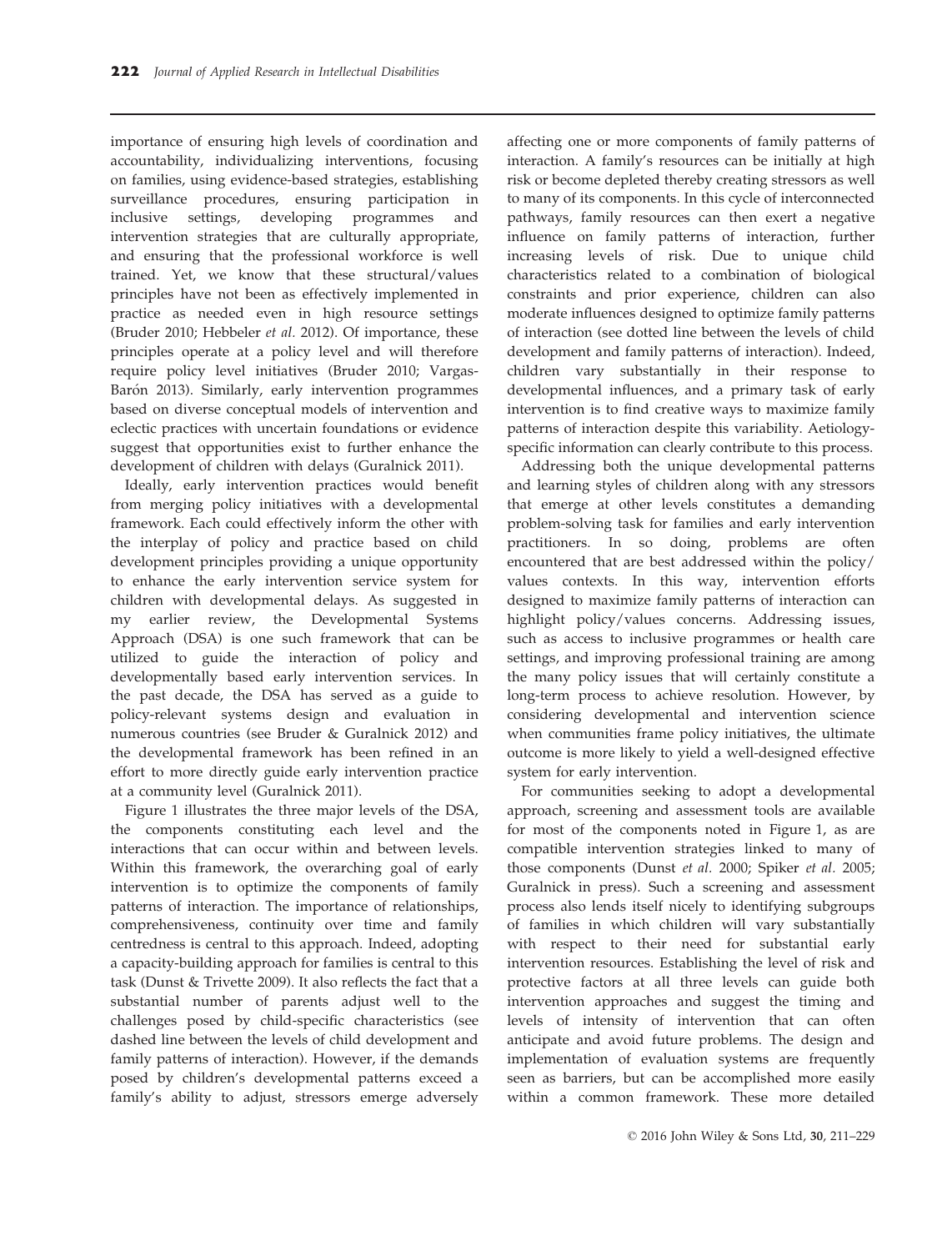

Figure 1 The Developmental Systems Approach illustrating levels, components, and relationships. Reprinted from M. J. Guralnick 2013, Infants & Young Children, 26, p. 277.

evaluation systems associated with the components in Figure 1 can complement broader based systems now available (e.g. The Early Childhood Outcomes Center, 2011). Of importance, this framework can incorporate

information from refinement and enhancement studies such as those discussed earlier that provide useful evidence of benefit. As such, this framework provides a way to both understand new findings in a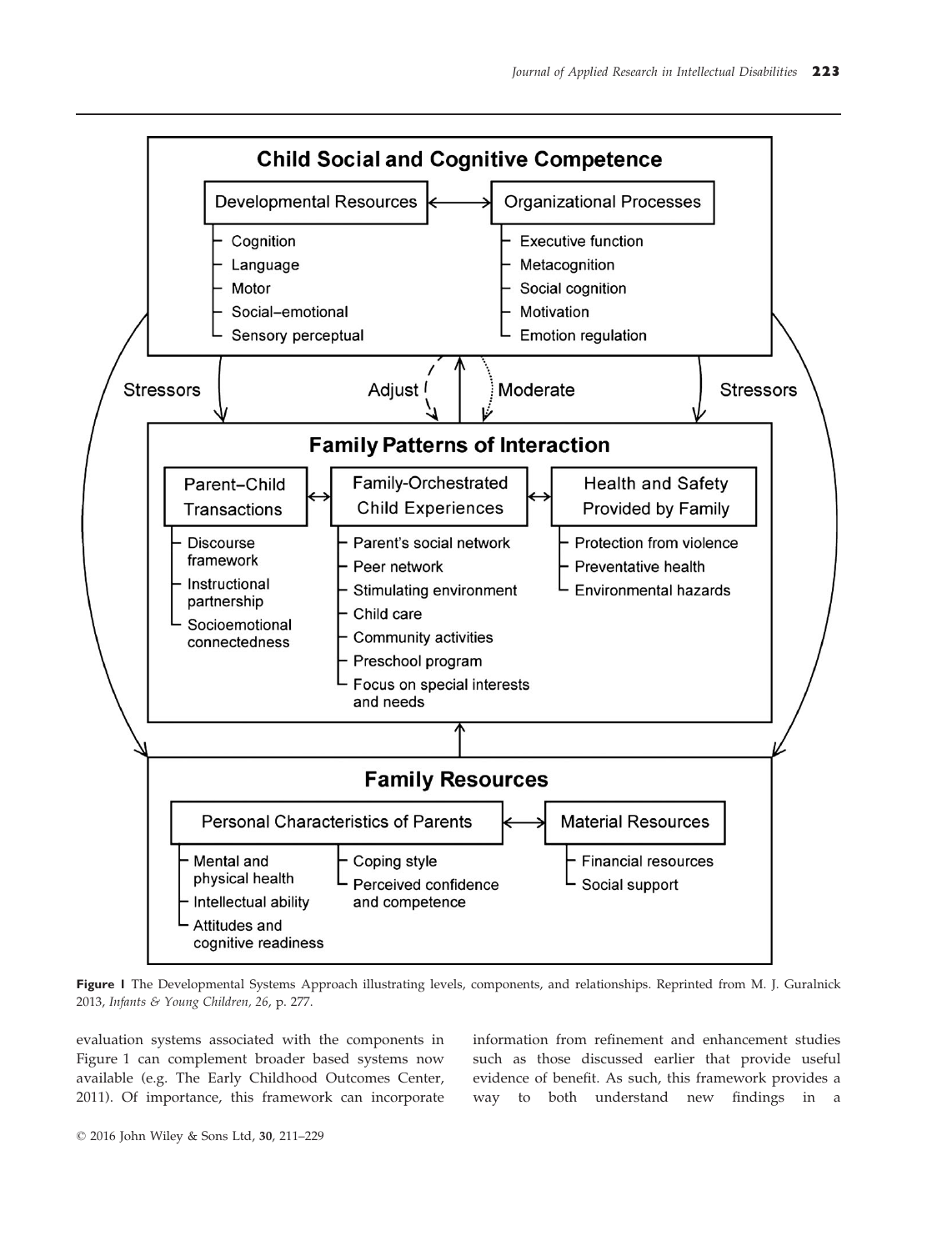developmental context and appropriately incorporate them into daily practice.

By adopting a common framework, the coherence and consistency among programmes is increased and a useful organizational structure is established. This structure, especially for data collection and evaluation, can guide the ongoing problem-solving process that is required for effective early intervention practice. Of equal importance, this structure is designed to work with researchers to identify gaps in our knowledge, especially when consistent patterns making it difficult to establish high-quality family patterns of interaction become evident. Beyond fostering collaboration with researchers, this approach can promote effective communication among all involved. Taken together, common goals, agreed upon developmental and policy frameworks, and a common language for discussing next steps can bring a new level of coherence and effectiveness to an early intervention system. Although not underestimating the significant barriers that exist in carrying out such an enterprise, the direction provided by the interaction of policy initiatives, the developmental science of normative development, knowledge specific to risk and disability, intervention science and early intervention practices will ultimately enhance the value and benefits of early intervention for children with developmental delays.

#### Acknowledgments

This work was supported by grants from the National Institute of Child Health and Human Development (U54 HD083091) and the Administration on Intellectual and Developmental Disabilities (ACL-AIDD-90-DD0608). The content is solely the responsibility of the author and does not necessarily represent the official views of the funding agencies.

#### Correspondence

Any correspondence should be directed to Michael J. Guralnick, Center on Human Development and Disability, University of Washington, Box 357920, Seattle, WA 98195-7920, USA (e-mail: mjgural @u.washington.edu).

## **References**

Abbeduto L., Brady N. & Kover S. T. (2007a) Language development and Fragile X syndrome: profiles, syndrome-

specificity, and within-syndrome differences. Mental Retardation and Developmental Disabilities Research Reviews 13, 36–46.

- Abbeduto L., Warren S. F. & Conners F. A. (2007b) Language development in Down syndrome: from the prelinguistic period to the acquisition of literacy. Mental Retardation and Developmental Disabilities Research Reviews 13, 247–261.
- Abidin R. R. (1995) Parenting Stress Index. 3rd edn. Psychological Assessment Resources Inc, Odessa, FL.
- Adamson L., Deckner D. & Bakeman R. (2009) Early interests and joint engagement in typical development, autism, and Down syndrome. Journal of Autism and Developmental Disorders 40, 665–676.
- Aksan N., Kochanska G. & Ortmann M. R. (2006) Mutually responsive orientation between parents and their young children: toward methodological advances in the science of relationships. Developmental Psychology 42, 833–848.
- Azad G., Blacher J. & Marcoulides G. A. (2013) Mothers of children with developmental disabilities: stress in early and middle childhood. Research in Developmental Disabilities 34, 3449–3459.
- Bailey D. B., Hebbeler K., Spiker D., Scarborough A., Mallik S. & Nelson L. (2005) Thirty-six-month outcomes for families of children who have disabilities and participated in early intervention. Pediatrics 116, 1346–1352.
- Bailey D. B., Golden R. N., Roberts J. & Ford A. (2007a) Maternal depression and developmental disability: research critique. Mental Retardation and Developmental Disabilities Research Reviews 13, 321–329.
- Bailey D. B., Nelson L., Hebbeler K. & Spiker D. (2007b) Modeling the impact of formal and informal supports for young children with disabilities and their families. Pediatrics 120, e992–e1001.
- Bailey D. B. Jr, Sideris J., Roberts J. & Hatton D. (2008) Child and genetic variables associated with maternal adaptation to Fragile X syndrome: a multidimensional analysis. American Journal of Medical Genetics Part A 146A, 720–729.
- Baker B. L., McIntyre L. L., Blacher J., Crnic K., Edelbrock C. & Low C. (2003) Pre-school children with and without developmental delay: behaviour problems and parenting stress over time. Journal of Intellectual Disability Research 47, 217–230.
- Baker J. K., Fenning R. M., Crnic K. A., Baker B. L., Blacher J. & Maclean J. W. E. (2007) Prediction of social skills in 6-yearold children with and without developmental delays: contributions of early regulation and maternal scaffolding. American Journal on Mental Retardation 112, 375–391.
- Barnett D., Clements M., Kaplan-Estrin M., Mccaskill J. W., Hunt K. H., Butler C. M. & Janisse H. C. (2006) Maternal resolution of child diagnosis: stability and relations with child attachment across the toddler to preschooler transition. Journal of Family Psychology 20, 100–107.
- Bauer S. M. & Jones E. A. (2014) A behavior analytic approach to exploratory motor behavior. Infants & Young Children 27, 162–173.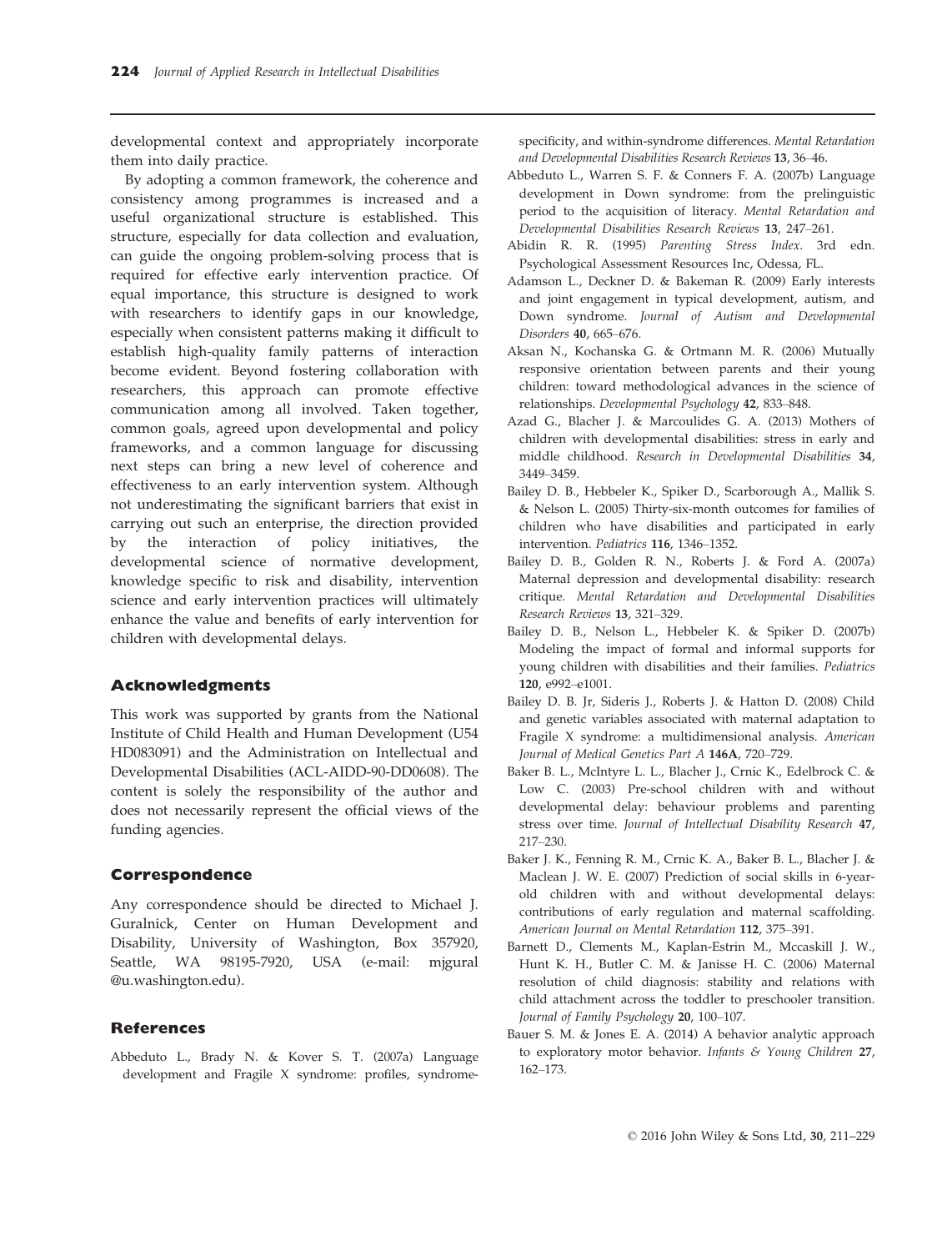- Bauer S. M. & Jones E. A. (2015) Requesting and verbal imitation intervention for infants with Down syndrome: generalization, intelligibility, and problem solving. Journal of Developmental and Physical Disabilities 27, 37–66.
- Bauer P. J. & Zelazo P. D. (2014) The National Institutes of Health Toolbox for the assessment of neurological and behavioral function: a tool for developmental science. Child Development Perspectives 8, 119–124.
- Bernheimer L. P. & Keogh B. K. (1988) Stability of cognitive performance of children with developmental delays. American Journal on Mental Retardation 92, 539–542.
- Bernheimer L. P. & Weisner T. S. (2007) Let me just tell you what I do all day. Infants & Young Children 20, 192-201.
- Blacher J., Baker B. L. & Kaladjian A. (2013) Syndrome specificity and mother-child interactions: examining positive and negative parenting across contexts and time. Journal of Autism and Developmental Disorders 43, 761–774.
- Bornstein M. H. & Manian N. (2013) Maternal responsiveness and sensitivity reconsidered: some is more. Development and Psychopathology 25, 957–971 PMC3831361.
- Brady N., Warren S. F., Fleming K., Keller J. & Sterling A. (2014) Effect of sustained maternal responsivity on later vocabulary development in children with Fragile X syndrome. Journal of Speech, Language, and Hearing Research 57, 212–226 PMC3864610.
- Brown S. E. & Guralnick M. J. (2012) International human rights to early intervention for infants and young children with disabilities. Infants & Young Children 25, 270–285 PMC4541513.
- Brown J., Johnson M. H., Paterson S. J., Gilmore R., Longhi E. & Karmiloff-Smith A. (2003) Spatial representation and attention in toddlers with Williams syndrome and Down syndrome. Neuropsychologia 41, 1037–1046.
- Bruder M. B. (2010) Early childhood intervention: a promise to children and families for their future. Exceptional Children 76, 339–355.
- Bruder M. B. & Guralnick M. J. (2012) From the editor. Infants & Young Children 25, 267–269.
- Bruder M. B. & Guralnick M. J. (in press) Early childhood inclusion in the United States. Infants & Young Children.
- J. A. Burack, R. Hodapp, G. Iarocci & E. Zigler (eds.) (2012a) The Oxford Handbook of Intellectual Disabilities and Development. Oxford University Press, New York, NY.
- Burack J. A., Russo N., Flores H., Iarocci G. & Zigler E. (2012b) The more you know the less you know, but that's OK: developments in the developmental approach to intellectual disability. In: The Oxford Handbook of Intellectual Disability and Development, (eds J. A. Burack, R. M. Hodapp, G. Iarocci & E. Zigler), pp. 3–12. Oxford University Press, New York, NY.
- Burchinal M., Howes C., Pianta R., Bryant D., Early D., Clifford R. & Barbarin O. (2008) Predicting child outcomes at the end of kindergarten from the quality of pre-kindergarten teacherchild interactions and instruction. Applied Developmental Science 12, 140–153.
- Cebula K. R., Moore D. G. & Wishart J. G. (2010) Social cognition in children with Down's syndrome: challenges to research and theory building. Journal of Intellectual Developmental Disability 54, 113–134.
- Chapman R. S. & Bird E. K.-R. (2012) Language development in childhood, adolescence, and young adulthood in persons with Down syndrome. In: The Oxford Handbook of Intellectual Disability and Development, (eds J. A. Burack, R. M. Hodapp, G. Iarocci & E. Zigler), pp. 167–183. Oxford University Press, New York, NY.
- Cicchetti D., Rogosch F. A. & Toth S. L. (2006) Fostering secure attachment in infants in maltreating families through preventive interventions. Development and Psychopathology 18, 623–649.
- Ciciolla L., Gerstein E. D. & Crnic K. A. (2014) Reciprocity among maternal distress, child behavior, and parenting: transactional processes and early childhood risk. Journal of Clinical Child & Adolescent Psychology 43, 751–764.
- Cole C. & Winsler A. (2010) Protecting children from exposure to lead: old problem, new data, and new policy needs. Social Policy Report 24, 1–29.
- Cornish K., Turk J. & Hagerman R. (2008) The fragile X continuum: new advances and perspectives. Journal of Intellectual Disability Research 52, 469–482.
- Crnic K. A., Arbona A. P. Y., Baker B. & Blacher J. (2009). Mothers and fathers together: contrasts in parenting across preschool to early school age in children with developmental delays. In International Review of Research in Mental Retardation, Vol. 37, (eds L. M. Glidden & M. M. Seltzer), pp. 1–30. Elsevier, St. Mary's City, MD.
- Davies P. T. & Woitach M. J. (2008) Children's emotional security in the interparental relationship. Current Directions in Psychological Science 17, 269–274.
- De Falco S., Esposito G., Venuti P. & Bornstein M. H. (2008) Fathers' play with their Down syndrome children. Journal of Intellectual Disability Research 52, 490–502.
- De Falco S., Venuti P., Esposito G. & Bornstein M. H. (2011) Maternal and paternal pragmatic speech directed to young children with Down syndrome and typical development. Infant Behavior and Development 34, 161–169.
- Demir Ö. E., Rowe M. L., Heller G., Goldin-Meadow S. & Levine S. C. (2015) Vocabulary, syntax, and narrative development in typically developing children and children with early unilateral brain injury: early parental talk about the 'thereand-then' matters. Developmental Psychology 51, 161–175.
- Diav-Citrin O. (2011) Prenatal exposures associated with neurodevelopmental delay and disabilities. Developmental Disabilities Research Reviews 17, 71–84.
- Dunst C. J. & Trivette C. M. (2009) Capacity-building familysystems intervention practices. Journal of Family Social Work 12, 119–143.
- Dunst C. J., Hamby D., Trivette C. M., Raab M. & Bruder M. B. (2000) Everyday family and community life and children's naturally occurring learning opportunities. Journal of Early Intervention 23, 151–164.

© 2016 John Wiley & Sons Ltd, 30, 211–229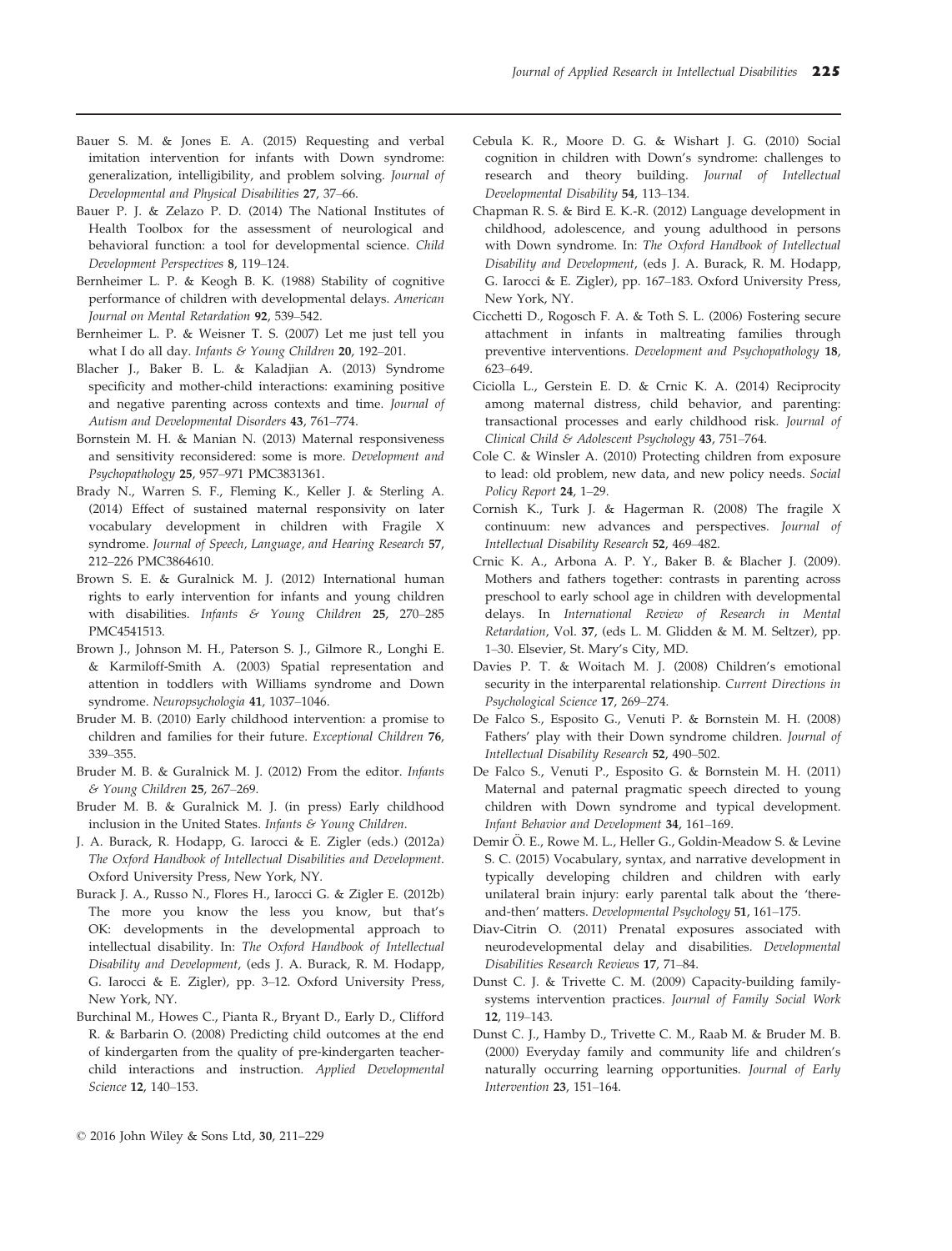- Eisenhower A. S., Baker B. L. & Blacher J. (2005) Preschool children with intellectual disability: syndrome specificity, behaviour problems, and maternal well-being. Journal of Intellectual Disability Research 49, 657–671 PMC3072759.
- Eldevik S., Jahr E., Eikeseth S., Hastings R. P. & Hughes C. J. (2010) Cognitive and adaptive behavior outcomes of behavioral intervention for young children with intellectual disability. Behavior Modification 34, 16–34.
- Elsabbagh M. & Karmiloff-Smith A. (2012) The contribution of developmental models toward understanding gene-tobehavior mapping: the case of Williams syndrome. In: The Oxford Handbook of Intellectual Disability and Development, (eds J. A. Burack, R. M. Hodapp, Iarocci G. & E. Zigler), pp. 30– 41. Oxford University Press, New York, NY.
- Emerson E. & Hatton C. (2009). Socioeconomic position, poverty,and family research. In International Review of Research in Mental Retardation, Vol. 37 (eds L. M. Glidden & M. M. Seltzer), pp. 95–130. Elsevier, St. Mary's City, MD.
- Emerson E., Hatton C., Llewellyn G., Blacher J. & Graham H. (2006) Socio-economic position, household composition, health status and indicators of the well-being of mothers of children with and without intellectual disabilities. Journal of Intellectual Disability Research 50, 862–873.
- Ergaz Z. & Ornoy A. (2011) Perinatal and early postnatal factors underlying developmental delay and disabilities. Developmental Disabilities Research Reviews 17, 59–70.
- Feldman R. (2007) Parent-infant synchrony and the construction of shared timing; physiological precursors, developmental outcomes, and risk conditions. Journal of Child Psychology and Psychiatry 48, 329–354.
- Feniger-Schaal R., Oppenheim D., Koren-Karie N. & Yirmiya N. (2012) Parenting and intellectual disability: an attachment perspective. In: The Oxford Handbook of Intellectual Disability and Development, (eds J. A. Burack, R. Hodapp, G. Iarocci & E. Zigler), pp. 334–348. Oxford University Press, New York, NY.
- Fey M. E., Warren S. F., Brady N., Finestack L. H., Bredin-Oja S. L., Fairchild M. & Yoder P. J. (2006) Early effects of responsivity education/prelinguistic milieu teaching for children with developmental delays and their parents. Journal of Speech, Language, and Hearing Research 49, 526–547.
- Fey M. E., Yoder P., Warren S. F. & Bredin-Oja S. L. (2013) Is more better? Milieu communication teaching in toddlers with intellectual disabilities. Journal of Speech, Language, and Hearing Research 56, 679–693.
- Friedman M., Woods J. & Salisbury C. (2012) Caregiver coaching strategies for early intervention providers. Infants & Young Children 25, 62–82.
- Gerstein E. D., Crnic K. A., Blacher J. & Baker B. L. (2009) Resilience and the course of daily parenting stress in families of young children with intellectual disabilities. Journal of Intellectual Disability Research 53, 981–997 PMC279238.
- Gilmore L., Cuskelly M., Jobling A. & Hayes A. (2009) Maternal support for autonomy: relationships with persistence for children with Down syndrome and typically developing children. Research in Developmental Disabilities 30, 1023–1033.
- Green S. A., Caplan B. & Baker B. (2014) Maternal supportive and interfering control as predictors of adaptive and social development in children with and without developmental delays. Journal of Intellectual Disability Research 58, 691–703. doi[:10.1111/jir.12064](http://dx.doi.org/10.1111/jir.12064).
- Guralnick M. J. (1998) Effectiveness of early intervention for vulnerable children: a developmental perspective. American Journal on Mental Retardation 102, 319–345.
- Guralnick M. J. (1999) Family and child influences on the peerrelated social competence of young children with developmental delays. Mental Retardation and Developmental Disabilities Research Reviews 5, 21–29.
- Guralnick M. J. (2001). A framework for change in early childhood inclusion. In Early Childhood Inclusion: Focus on Change, (ed M. J. Guralnick), pp. 3–35. Brookes, Baltimore, MD.
- Guralnick M. J. (2002) Involvement with peers: comparisons between young children with and without Down syndrome. Journal of Intellectual Disability Research 46, 379–393.
- Guralnick M. J. (2005) Early intervention for children with intellectual disabilities: current knowledge and future prospects. Journal of Applied Research in Intellectual Disabilities 18, 313–324.
- Guralnick M. J. (2008) International perspectives on early intervention: a search for common ground. Journal of Early Intervention 30, 90–101.
- Guralnick M. J. (2010) Early intervention approaches to enhance the peer-related social competence of young children with developmental delays: a historical perspective. Infants & Young Children 23, 73–83 PMC2880512.
- Guralnick M. J. (2011) Why early intervention works: a systems perspective. Infants & Young Children 24, 6-28 PMC3083071.
- Guralnick M. J. (2012) Preventive interventions for preterm children: effectiveness and developmental mechanisms. Journal of Developmental and Behavioral Pediatrics 33, 352–364 PMC3348361.
- Guralnick M. J. (2013) Developmental science and preventive interventions for children at environmental risk. Infants & Young Children 26, 270–285.
- Guralnick M. J. (in press). Early intervention for young children with developmental delays: Contributions of the Developmental Systems Approach. In: Working With Families of Young Children, (eds H. Sukkar, J. Kirby & C. Dunst). Routledge Publishing, New York, NY.
- Guralnick M. J., Connor R. T., Neville B. & Hammond M. A. (2006) Promoting the peer-related social development of young children with mild developmental delays: effectiveness of a comprehensive intervention. American Journal of Mental Retardation 111, 336–356.
- Guralnick M. J., Hammond M. A., Neville B. & Connor R. T. (2008a) The relationship between sources and functions of social support and dimensions of child- and parent-related stress. Journal of Intellectual Disability Research 52, 1138–1154 PMC2585608.
- Guralnick M. J., Neville B., Hammond M. A. & Connor R. T. (2008b) Mothers' social communicative adjustments to young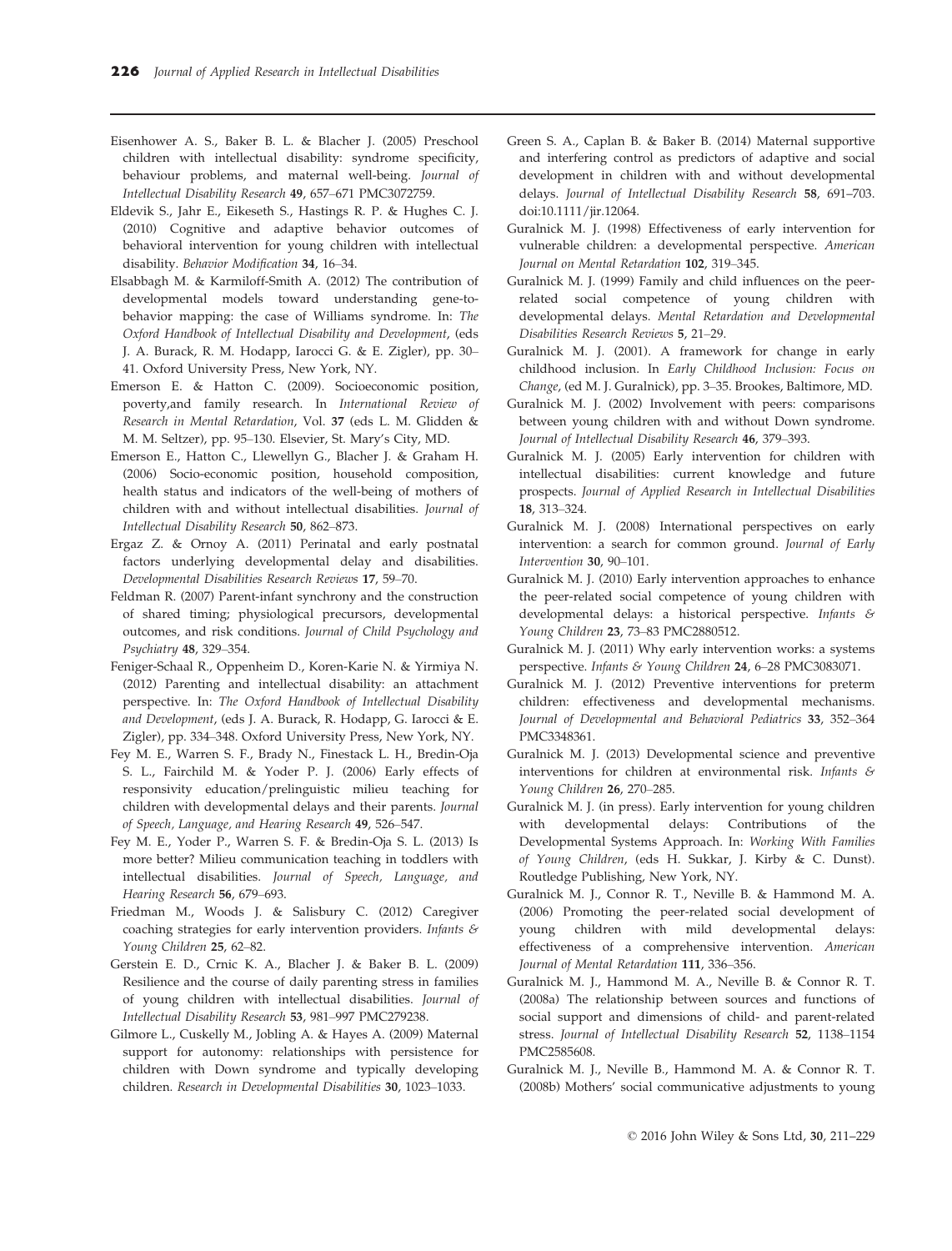children with mild developmental delays. American Journal on Mental Retardation 113, 1–18.

- Hagerman R. J. (2011) Fragile X syndrome and Fragile Xassociated disorders. In: Handbook of Neurodevelopmental and Genetic Disorders in Children, 2nd edn. (eds S. Goldstein & C. R. Reynolds), pp. 276–292. The Guilford Press, New York, NY.
- Hahn L. J., Zimmer B. J., Brady N. C., Swinburne Romine R. E. & Fleming K. K. (2014) Role of maternal gesture use in speech use by chidlren with Fragile X syndrome. American Journal of Speech-Language Pathology 23, 146–159 PMC4073801.
- Hahn L. J., Brady N. C., Warren S. F. & Fleming K. K. (2015) Do children with fragile X syndrome show declines or plateaus in adaptive behavior? American Journal on Intellectual and Developmental Disabilities 120, 412–432.
- Hassall R., Rose J. & McDonald J. (2005) Parenting stress in mothers of children with an intellectual disability: the effects of parental cognitions in relation to child characteristics and family support. Journal of Intellectual Disability Research 49, 405–418.
- Hauser-Cram P., Warfield M. E., Shonkoff J. P., Krauss M. W., Sayer A. & Upshur C. C. (2001) Children with disabilities: a longitudinal study of child development and parent wellbeing. Monographs of the Society for Research in Child Development 66, 1–114.
- Head L. S. & Abbeduto L. (2007) Recognizing the role of parents in developmental outcomes: a systems approach to evaluating the child with developmental disabilities. Mental Retardation and Developmental Disabilities Research Reviews 13, 293–301.
- Hebbeler K., Spiker D. & Kahn L. (2012) Individuals with Disabilities Education Act's early childhood programs: powerful vision and pesky details. Topics in Early Childhood Special Education 31, 199–207.
- Howes C., Fuligni A. S., Hong S. S., Huang Y. D. & Lara-Cinisomo S. (2013) The preschool instructional context and child-teacher relationships. Early Education and Development 24, 273–291.
- Iarocci G., Virji-Babul N. & Reebye P. (2006) The Learn at Play Program (LAPP): merging family, developmental research, early intervention, and policy goals for children with Down syndrome. Journal of Policy and Practice in Intellectual Disabilities 3, 11–21.
- Kaiser A. P. & Roberts M. Y. (2013) Parent-implemented enhanced milieu teaching with preschool children who have intellectual disabilities. Journal of Speech, Language, and Hearing Research 56, 295–309.
- Karaaslan O., Diken I. H. & Mahoney G. (2013) A randomized control study of responsive teaching with young Turkish children and their mothers. Topics in Early Childhood Special Education 33, 18–27.
- Karmiloff-Smith A. (2011) Static snapshots versus dynamic approaches to genes, brain, cognition, and behavior in neurodevelopmental disabilities. International Review of Research in Developmental Disabilities 40, 1–15.
- Karmiloff-Smith A., Casey B. J., Massand E., Tomalski P. & Thomas M. S. C. (2014) Environmental and genetic influences

on neurocognitive development: the importance of multiple methodologies and time-dependent intervention. Clinical Psychological Science 2, 628–632.

- Keogh B. K., Bernheimer L. P. & Guthrie D. (1997) Stability and change over time in cognitive level of children with delays. American Journal on Mental Retardation 101, 365–373.
- Kersh J., Hedvat T. T., Hauser-Cram P. & Warfield M. E. (2006) The contribution of marital quality to the well-being of parents of children with developmental disabilities. Journal of Intellectual Disability Research 50, 883–893.
- Kim J.-M. & Mahoney G. (2005) The effects of relationship focused intervention on Korean parents and their young children with disabilities. Research in Developmental Disabilities 26, 117–130.
- Klaiman C., Quintin E.-M., Jo B., Lightbody A. A., Hazlett H. C., Piven J. & Reiss A. L. (2014) Longitudinal profiles of adaptive behavior in Fragile X syndrome. Pediatrics 134, 315–324.
- Kover S. T., McCary L. M., Ingram A. M., Hatton D. D. & Roberts J. E. (2015) Language development in infants and toddlers with fragile X syndrome: change over time and the role of attention. American Journal on Intellectual and Developmental Disabilities 120, 125–144.
- Landau B. (2012) The organization and development of spatial representation: insights from Williams syndrome. In: The Oxford Handbook of Intellectual Disability and Development, (eds J. A. Burack, R. M. Hodapp, G. Iarocci & E. Zigler), pp. 61– 88. Oxford University Press, New York, NY.
- Landry S. H., Miller-Loncar C. L. & Swank P. R. (1998) Goaldirected behavior in children with Down syndrome: the role of joint play situations. Early Education and Development 9, 375–392.
- Landry S. H., Smith K. E., Swank P. R. & Guttentag C. (2008) A responsive parenting intervention: the optimal timing across early childhood for impacting maternal behaviors and child outcomes. Developmental Psychology 44, 1335–1353.
- Lanfranchi S. & Vianello R. (2012) Stress, locus of control, and family cohesion and adaptability in parents of children with Down, Williams, Fragile X, and Prader-Willi syndromes. American Journal on Intellectual and Developmental Disabilities 117, 207–224.
- Lanners R. & Mombaerts D. (2000) Evaluation of parents' satisfaction with early intervention services within and among European countries: construction and application of a new parent satisfaction scale. Infants & Young Children 12, 61-70.
- Mahoney G. & Nam S. (2011) The parenting model of developmental intervention. In: International Review of Research on Mental Retardation, Vol. 41 (ed R. Hodapp), pp. 73–125. Academic Press, New York, NY.
- Mahoney G., Perales F., Wiggers B. & Herman B. (2006) Responsive teaching: early intervention for children with Down syndrome and other disabilities. Down Syndrome, Research and Practice 11, 18–28.
- Marfo K. (1990) Maternal directiveness in interactions with mentally handicapped children: an analytical commentary. Journal of Child Psychology and Psychiatry 31, 531–549.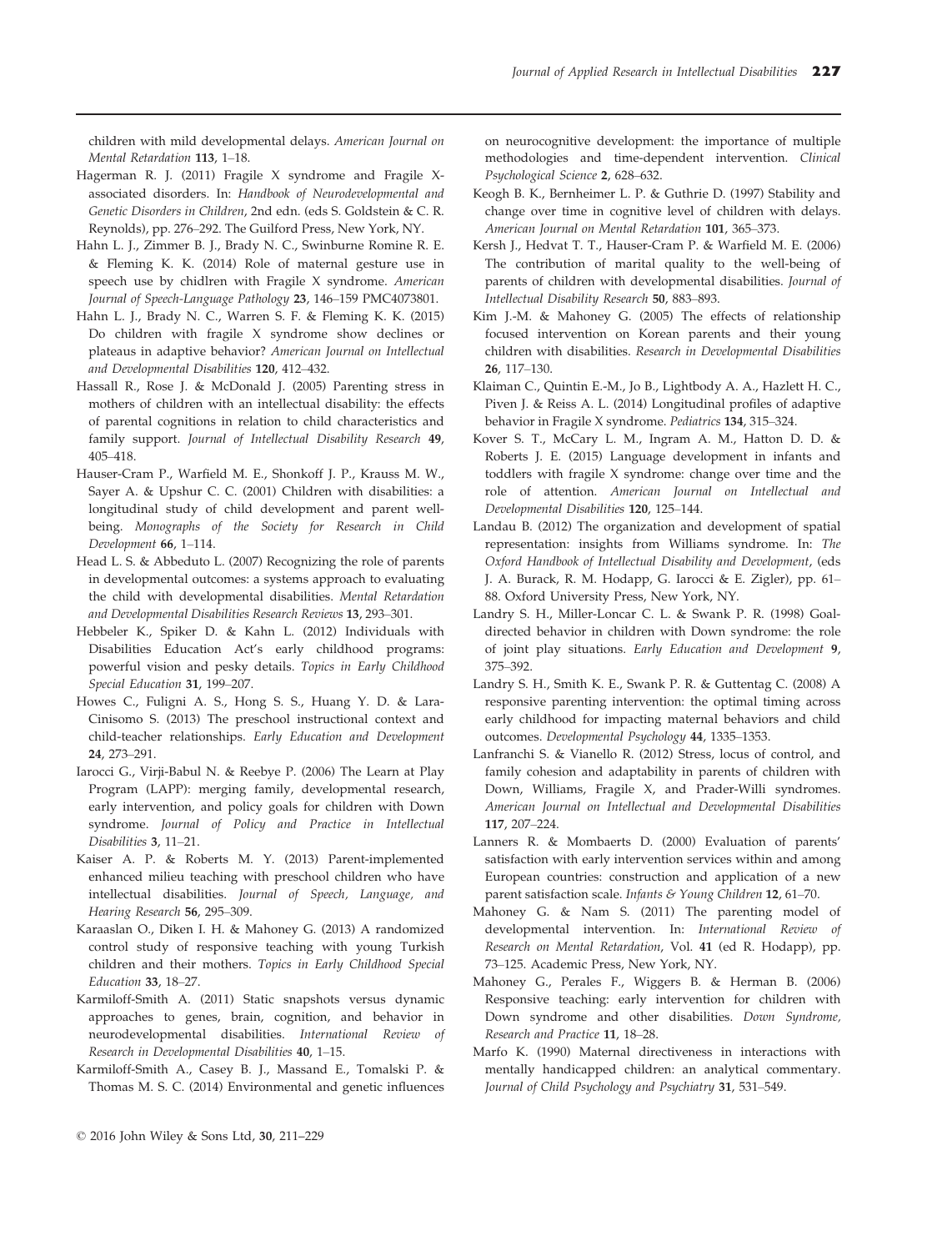- McDermott S., Durkin M. S., Schupf N. & Stein Z. (2007) Epidemiology and etiology of mental retardation. In: Handbook of Intellectual and Developmental Disabilities, (eds J. Jacobson, J. Mulick & J. Rojahn), pp. 3–40. Springer Science and Business Media, New York, NY.
- McDuffie A., Oakes A., Machalicek W., Ma M., Bullard L., Nelson S. & Abbeduto L. (2015) Early language intervention using distance video-teleconferencing: a pilot study of young boys with Fragile X syndrome and their mothers. American Journal of Speech-Language Pathology 14, 1–21.
- McWilliam R. A. (ed) (2010) Working With Families of Young Children With Special Needs. The Guilford Press, New York, NY.
- Mefford H. C., Batshaw M. & Hoffman E. P. (2012) Genomics, intellectual disability, and autism. New England Journal of Medicine 366, 733–743 PMC4107681.
- Meppelder M., Hodes M., Kef S. & Schuengel C. (2015) Parenting stress and child behaviour problems among parents with intellectual disabilities: the buffering role of resources. Journal of Intellectual Disability Research 59, 664–677.
- Minnes P., Perry A. & Weiss J. A. (2015) Predictors of distress and well-being in parents of young children with developmental delays and disabilities: the importance of parent perceptions. Journal of Intellectual Disability Research 59, 551–560.
- Most D. E., Fidler D. J., Booth-LaForce C. & Kelly J. (2006) Stress trajectories in mothers of young children with Down syndrome. Journal of Intellectual Disability Research 50, 501–514.
- Murphy M. M. & Abbeduto L. (2005) Indirect genetic effects and the early language development of children with genetic mental retardation syndromes: the role of joint attention. Infants & Young Children 18, 47–59.
- Neece C. L., Green S. A. & Baker B. L. (2012) Parenting stress and child behavior problems: a transactional relationship across time. American Journal on Intellectual and Developmental Disabilities 117, 48–66.
- Nes R. B., Røysamb E., Hauge L. J., Kornstad T., Landolt M. A., Irgens L. M. & Vollrath M. E. (2014) Adaptation to the birth of a child with a congenital anomaly: a prospective longitudinal study of maternal well-being and psychological distress. Developmental Psychology 50, 1827–1839.
- Olsson M. B. & Hwang C. P. (2008) Socioeconomic and psychological variables as risk and protective factors for parental well-being in families of children with intellectual disabilities. Journal of Intellectual Disability Research 52, 1102– 1113.
- Pedersen A. L., Crnic K. A., Baker B. L. & Blacher J. (2015) Reconceptualizing family adaptation to developmental delay. American Journal on Intellectual and Developmental Disabilities 120, 346–370.
- Peterander F. (2000) The best quality cooperation between parents and experts in early intervention. Infants  $&$  Young Children 12, 32–45.
- Phillips D. A. & Meloy M. E. (2012) High-quality school-based pre-K can boost early learning for children with special needs. Exceptional Children 78, 471–490.
- Plant K. M. & Sanders M. (2007) Predictors of care-giver stress in families of preschool-aged children with developmental disabilities. Journal of Intellectual Disability Research 51, 109–124.
- Poehlmann J., Clements M., Abbeduto L. & Farsad V. (2005) Family experiences associated with a child's diagnosis of Fragile X or Down syndrome: evidence for disruption and resilience. Mental Retardation 43, 255–267.
- Raspa M., Simpson M. E., Bailey D. B. Jr, Guillen C., Nelson R., Hours R. & Robinson N. (2010) Measuring family outcomes in early intervention: findings from a large-scale assessment. Exceptional Children 76, 496–510.
- Raspa M., Bailey D. B., Bann C. & Bishop E. (2014) Modeling family adaptation to Fragile X syndrome. American Journal on Intellectual and Developmental Disabilities 119, 33–48.
- Roach M. A., Barratt M. S., Miller J. F. & Leavitt L. A. (1998) The structure of mother-child play: young children with Down syndrome and typically developing children. Developmental Psychology 34, 77–87.
- Roberts M. Y. & Kaiser A. P. (2011) The effectiveness of parentimplemented language interventions: a meta-analysis. American Journal of Speech-Language Pathology 20, 180-199.
- Romski M. A., Sevcik R. A., Adamson L. B., Cheslock M., Smith A. L., Barker R. M. & Bakeman R. (2010) Randomized comparison of augmented and nonaugmented language interventions for toddlers with developmental delays and their parents. Journal of Speech, Language, and Hearing Research 53, 350–364.
- Romski M. A., Sevcik R. A., Adamson L. B., Smith A. L., Cheslock M. & Bakeman R. (2011) Parent perceptions of the language development of toddlers with developmental delays before and after participation in parent-coached language interventions. American Journal of Speech-Language Pathology 20, 111–118.
- Sansavini A., Guarini A. & Caselli M. C. (2011) Preterm birth: neuropsychological profiles and atypical developmental pathways. Developmental Disabilities Research Reviews 17, 102– 113.
- Shin J. Y., Nhan N. V., Lee S.-B., Crittenden K. S., Flory M. & Hong H. T. D. (2009) The effects of a home-based intervention for young children with intellectual disabilities in Vietnam. Journal of Intellectual Disability Research 53, 339–352.
- Shonkoff J. P. & Hauser-Cram P. (1987) Early intervention for disabled infants and their families: a quantitative analysis. Pediatrics 80, 650–658.
- Skinner M., Hooper S., Hatton D. D., Roberts J., Mirrett P., Schaaf J. & Bailey D. B. (2005) Mapping nonverbal IQ in young boys with Fragile X syndrome. American Journal of Medical Genetics Part A 132A, 25–32.
- Slonims V. & McConachie H. (2006) Analysis of mother-infant interaction in infants with Down syndrome and typically developing infants. American Journal on Mental Retardation 111, 273–289.
- Spiker D., Hebbeler K. & Mallik S. (2005) Developing and implementing early intervention programs for children with established disabilities. In: The Developmental Systems Approach